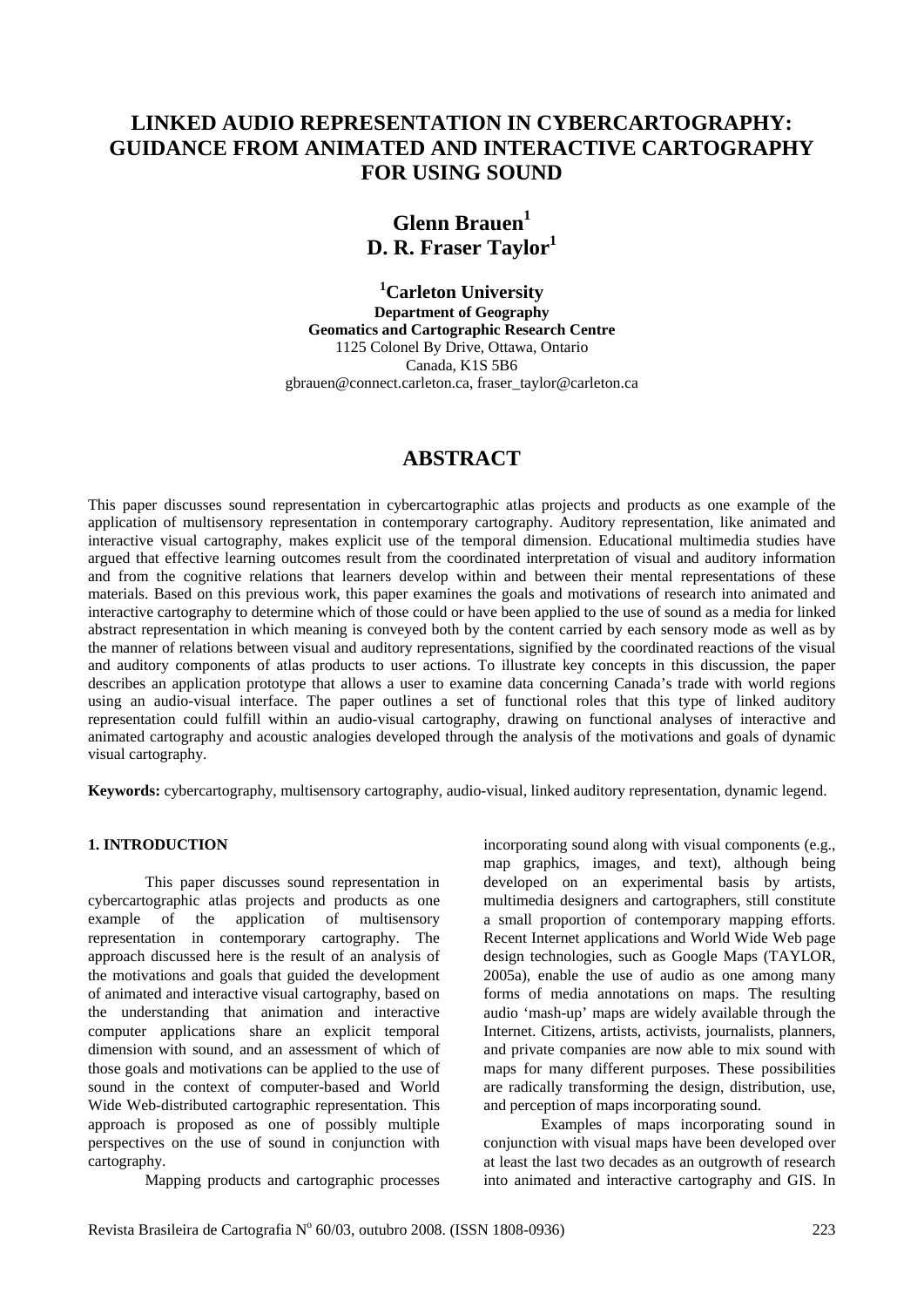these examples, sound has been used as a means to provide narration explaining the function of a map or a multimedia interface (MONMONIER, 1992; KRYGIER, 1994; HARROWER, 2003); as a means to draw a user's attention to a visual map component (HARROWER, 2003); as an abstract language providing a set of variables (pitch, tempo, timbre, etc.) that can be used to add information to a thematic map without over-complicating the visual display (KRYGIER, 1994; FISHER, 1994); as media to be accessed through the map, alone or as part of a video or an animation (HU, 2003); as a means to alter the message of a visual map through the spatialization of related auditory information (BRAUEN, 2006); and as a means to reinforce and contextualize the thematic content of an atlas (CAQUARD et al., forthcoming). These examples of cartographic sound use also indicate alternative theoretical perspectives and approaches with, for example, KRYGIER (1994) adapting cognitivecartographic perspectives on dynamic visual displays (DIBIASE et al., 1992) to abstract sound use and CAQUARD et al. (forthcoming) examining the theory of sound design for cinema and computer games to derive approaches for cartographic sound use.

The work described here was conceived in the context of cybercartographic atlas projects. According to TAYLOR (2003, 2005c), cybercartography is defined as the organization, presentation, analysis and communication of spatially referenced information on a wide variety of topics of interest to society in an interactive, dynamic, multimedia, multisensory format with the use of multimedia and multimodal interfaces. The paradigm of cybercartography emphasizes the process of mapping and the resulting maps as central to the information era as artefacts, as conceptual metaphors and as organizational frameworks for digital information based on location. Among the major elements of cybercartography (TAYLOR, 2003), the following are particularly relevant to this discussion:

• Cybercartography is multisensory using all major human senses rather than just vision as is the case with traditional cartography. Human perception is intrinsically multisensory and as RODAWAY (1994, 35) argued, "all geographical experiences are made up of a complex of sensuous information combining activities of the sense organs, the body and its limbs, and mental processes." Similarly, people use all of their senses in learning situations, often balancing and intermixing stimuli across sensory modalities without being consciously aware of it. Providing learning materials through different sensory modalities can provide people with a choice of learning styles or combinations of learning styles.

• Cybercartography uses multimedia formats and new telecommunication technologies, such as the World Wide Web. Location is used, at least metaphorically, to relate information but representations include a variety of forms including text, videos, graphs, photographs, tables, statistics, models, voice commentary, music, virtual and augmented reality and live Web camera images. As technological advances continue new formats will emerge.

Cybercartography is user-centric, interactive, and engages the user in new ways. Effective teaching and learning takes place best when individuals are actively involved and engaged. In co-ordination with engaging map users via multiple senses, cybercartographic atlas projects attempt to combine theoretical perspectives on sensory modalities and user evaluations of the atlas products developed by the projects to assess the effectiveness of the methods adopted.

Based on experiments with learners using contemporary, predominantly visual and auditory educational media, MAYER and ANDERSON (1991, 1992) argued that effective learning outcomes require that perceived verbal information, whether read or listened to, be incorporated along with visual information into mental representations containing verbal information, mental imagery, and referential linkages between the two. Thus an examination of sound uses within cartography should also include a consideration of the visual aspects of that practice and should attempt to understand the integrated use of both modalities. Because effective audio-visual map designs require the co-ordinated engagement of a user's hearing and vision, an examination of how and why dynamic visual cartography systems have been designed should assist in understanding the requirements for designing such systems to include both sound and visual displays.

Although audio-visual cartography is still only a partial step in the direction of this larger vision of multisensory cybercartography, the practicalities of incorporating sound into computer-based, networkdistributed maps and atlases are now sufficiently understood (BRAUEN, 2006; BRAUEN and TAYLOR, 2007; CAQUARD et al., forthcoming) to allow researchers to focus beyond the technologies to examine theoretical questions related to audio-visual cartography and to evaluate the understandings and perceptions of users of these mapping products. Although the work described here was conducted in the context of cybercartographic atlas projects and the use of sound as a representational media for spatialized information follows directly from the multisensory and multimodal emphasis of cybercartography, the use of sound outlined below is an appropriate extension to other conceptions of contemporary cartography such as multimedia cartography (CARTWRIGHT et al., 2007), maps for Internet distribution (PETERSON, 2003, 2008), and interactive cartography (ASCHE and HERRMANN, 1994; DORLING, 1992; PETERSON, 1995).

The discussion in this paper is limited to the consideration of computer-based representations incorporating pre-recorded or composed sounds used in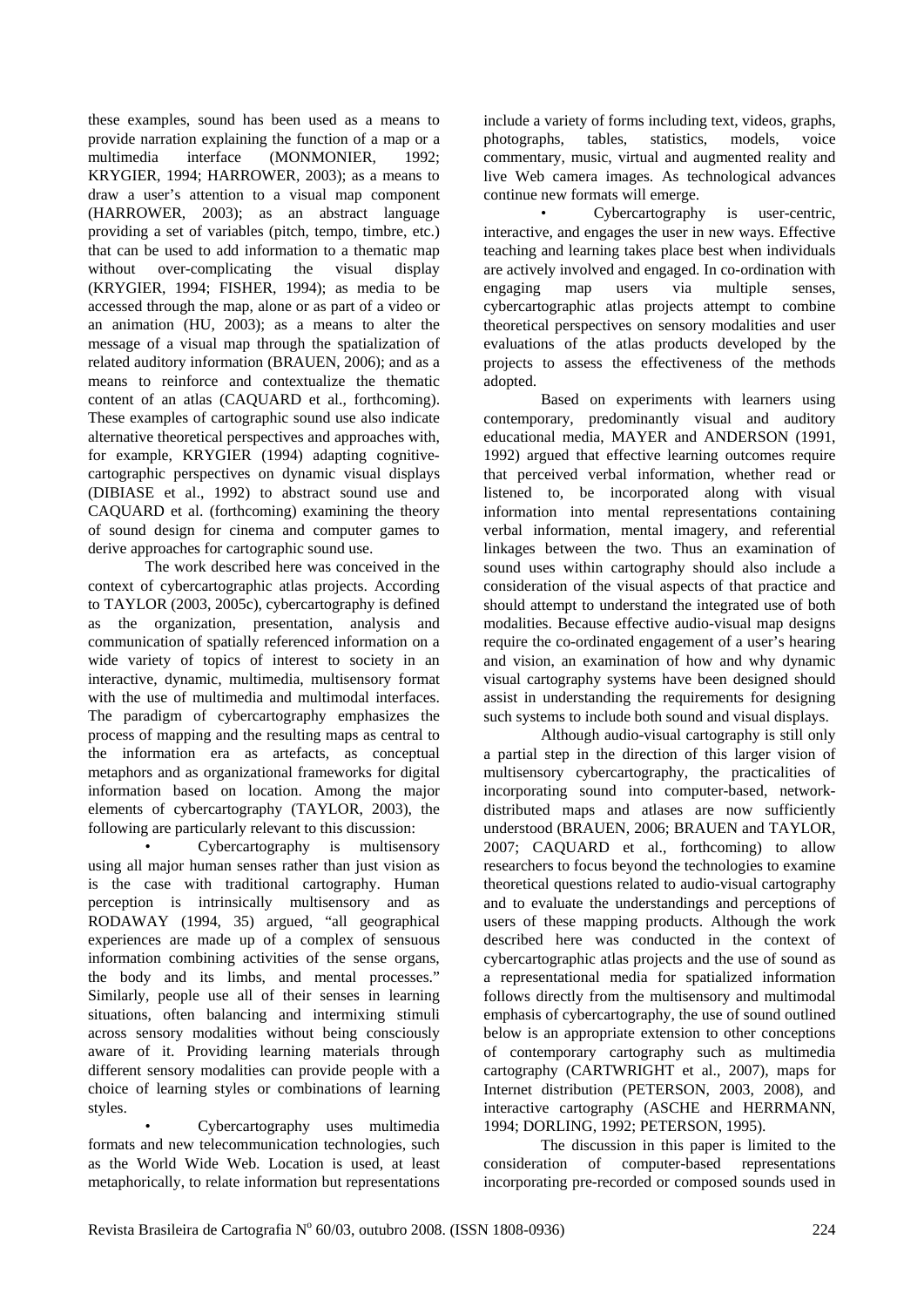co-ordination with visual elements consisting of text, images, and graphical elements, and more specifically presentations with cartographic components. These types of representations are suitable for use with either stand-alone or network-distributed maps and atlases and can also be seen as an extension of a type of representation examined by earlier literature on animated and interactive cartography which may have, but generally did not, include the use of sound.

Within this context, experiments incorporating sound are certainly not new but the literature on the cartographic uses of sound is sparse and there is as yet little guidance concerning ways in which sound can be effectively used or even guidance concerning which purposes sound can most effectively serve. KRYGIER (1994) examined possible uses of sound in conjunction with cartography as enabled by computer technology and, although he discussed the use of narration and mimetic sounds, he focused in particular on the definition of a set of abstract sound variables such as pitch, timbre, location, and duration that can be manipulated to encode data associated with visuallymapped geographic locations. FISHER (1994) demonstrated the use of one of these abstract sound variables (duration) to highlight data uncertainty within a cartographic display. Sound has been used as an added dimension in GIS to provide qualitative and quantitative information for studying noise abatement policies (MÜLLER and SCHARLACH, 2001; SERVIGNE et al., 1999) and to create a traffic as noise World Wide Web visualization of Madrid automobile traffic, projecting an explicit authorial perspective onto the underlying traffic flow data (THIRION, 2007). Multimedia cartography (CARTWRIGHT et al., 2007) incorporates audio and video clips, still images, animation, and text into dynamic cartographic products, often using the map as an interface providing access to the multimedia content. Examples of multimedia cartography that incorporate sound include Wula Na Lnuwe'katiyek, an atlas of Mi'kmaq places and stories (FRANCIS, 1996), Introduction to Iqaluit, a set of maps combining imagery and place name pronunciations (MOUAFO and MÜLLER, 2002). GARTNER (2004) discussed the use of handheld mobile Internet devices to assist pedestrian navigation by issuing redundant spoken-word directional commands that compensate for situations in which a user may be focused on other tasks or when circumstances make reading the screen difficult. THÉBERGE (2005) argued for multimedia atlas designers to consider sound early in the overall process of atlas design because visual and acoustic design elements each affect the interpretation of the other. CAQUARD et al. (forthcoming) examined sound design for cinema and computer games as sources of guidance for cartographic sound design within projects in which the sound design was conceived, in part, to enhance and highlight the narrative character of the atlases and the potential of that narrative to encompass multiple perspectives.

This paper is structured as follows. Section 2 reviews literature concerning cartographic research into first animated and then interactive visual cartography. Section 3 discusses linked auditory representation in cybercartography, describes a prototype application that allows a user to examine data concerning Canada's trade with world regions to illustrate the discussion, outlines auditory metaphors to guide the use of linked auditory representation, and discusses the application of these metaphors to a classification of functions for interactive cartography. Section 4 briefly discusses the implications of this research and provides some preliminary assessments of the results of user evaluations that have been conducted with the trade data browser application.

## **2. BACKGROUND: CARTOGRAPHIC RESEARCH**

Although sound has not been ignored in research concerning the applications of dynamic media to cartography, as outlined above, the focus has unsurprisingly been on visual dynamics; animation and interactive visual cartography have been the predominant focus, although tactile and audio-tactile maps have also received attention (GOLLEDGE, 1991; JACOBSON, 1994; SIEKIERSKA et al., 2003; RICE et al., 2005). Focusing on the visual, there has been considerable research concerning both animated (THROWER, 1959; DORLING, 1992; MONMONIER, 1992; PETERSON, 1995), and interactive (MONMONIER, 1989; CRAMPTON, 2002) cartography as means to enhance cartographic processes beyond the static map. Much of the motivation for this research has been the desire to redirect cartography from the goal of developing, understanding, and verifying the single best map for a given cartographic application. Rather the new goals included providing the map user with the ability to quickly examine a variety of views each of which may provide a different perspective on the mapped data, and to use the dynamic aspects of the new presentation techniques as a means of highlighting change in the mapped data or as a means of comparing different data.

Sound is occasionally mentioned as a promising addition to the techniques of dynamic cartography (THROWER, 1959; MONMONIER, 1992; PETERSON, 1996) but a systematic focus on the use of sound appears to have been rare. Furthermore, there appears to have been no examination of cartographic sound usage that asked whether or not some of the models and metaphors that have been adopted by researchers working on the visual aspects of animated and interactive cartography could be applicable to sound. This could be a potentially fruitful perspective to pursue. Indeed, like animated cartography, sound and hearing explicitly use a temporal dimension and in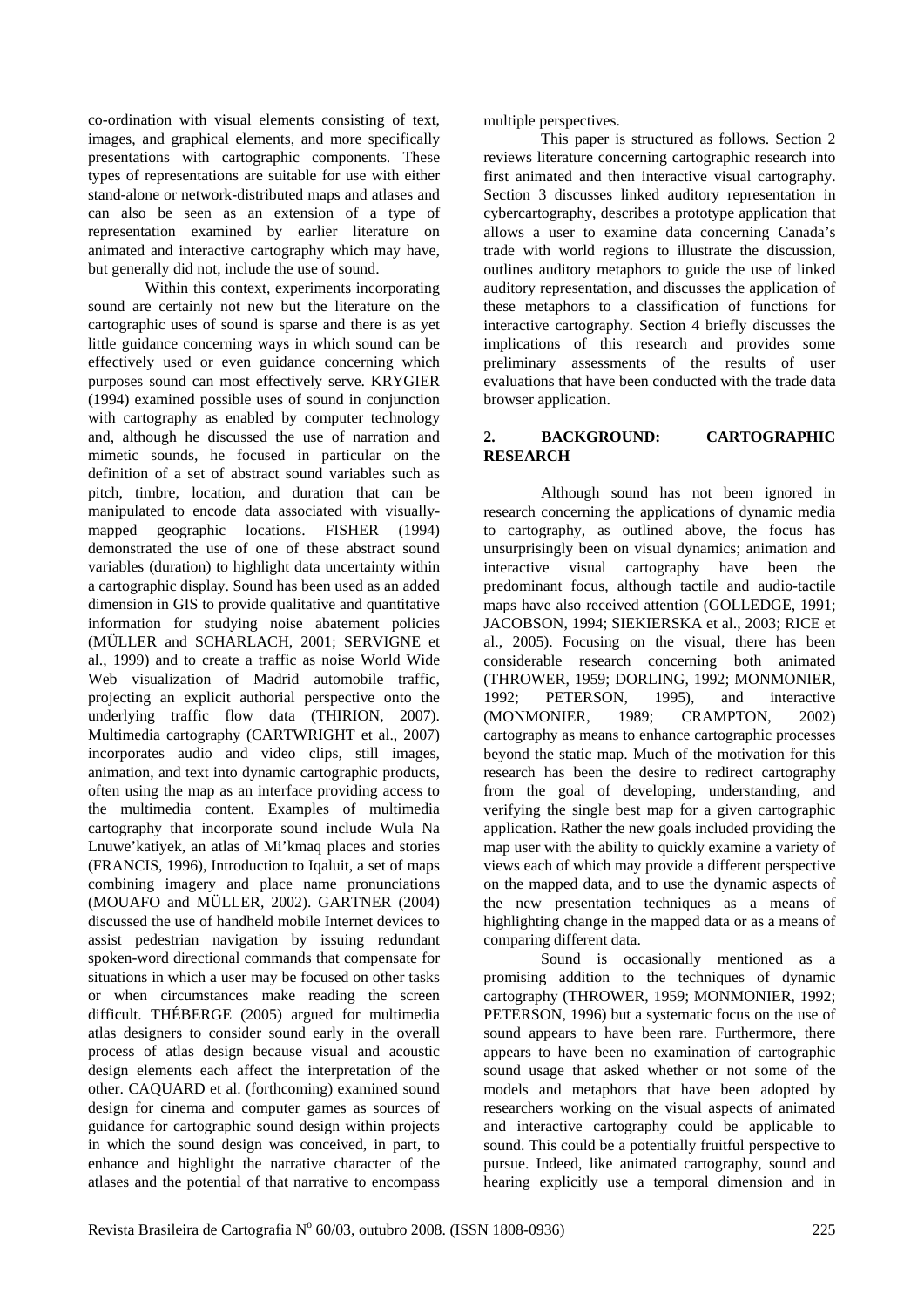computer-based applications, although sound can be used as a background accompaniment, it is fairly common for the application to respond by altering the playback of sounds as a user works with different parts of the design. Therefore this section examines research into animated and interactive cartography in order to answer the following questions. What has been the motivation for the different presentation models developed in the research concerning animated and interactive cartography? What metaphors and models have emerged from this research and which, if any, of these are applicable to the use of sound in audio-visual cartography?

In designs that include interactive sound components, the currently predominant model of human-computer interaction is that of a visual display, keyboard and mouse. This requires that the sounds be manipulated indirectly through user actions directed at the displayed visual elements such as graphics, text, and images (for a discussion that details the audio-visual interactions of one such set of technologies see BRAUEN, 2006). More recent research and standards development is attempting to support voice and touchtone initiated computer and web interactions (CHRISTIAN et al., 2000). Throughout the remainder of this paper, the indirect model of interaction with sounds via visual components is assumed. Note that this assumption does not influence the design of the sounds or visuals in any way — any type of sound  $(e.g.,)$ recorded audio containing vocal narrations, sound effects, music, or a combination and any musical composition supported by the installed synthesizer sound banks and computational power of the user's computer) could be included in such a design. It is generally assumed that both are designed with the other in mind in order for them to work well together.

### **2.1 Animated Cartography**

Animated cartography has been a topic of research since at least the 1950s (THROWER, 1959; CAMPBELL and EGBERT, 1990). The appeal of animation for cartographers is the ability to represent spatiotemporal processes using the dynamic character of certain media such as film or computer displays. Although techniques such as arrays of multiple small maps or the use of isarithms have been developed to represent processes of change, especially temporal change, in static cartography, the animated map presents a sequence of images at a sufficient rate for the represented phenomena to be perceived as a spatial process rather than as a sequence of snapshots. According to PETERSON (1995, 6), the use of animation draws on humans' abilities to detect visual change and movement which are possibly more developed than our abilities to recognize static images. "In a sense, what happens between each frame is more important than what exists on each frame" (ibid., 48).

Models of cartographic animation have been developed from the perspective of how each successive frame is created and then assembled into an animation (PETERSON, 1995) and from the perspective of technologies that can be used to create the animated sequence (GERSMEHL, 1990). The latter classification provides greater detail but the underlying models are the same as those outlined by PETERSON (1995, 143– 152): frame-based or cast-based. Frame-based animation uses some means of creating a set of final images for each frame of an animation which are then assembled into a sequence, possibly in conjunction with audio. Early cartoon motion picture animation was framed-based. A series of maps showing the expansion of a city's urban boundary at one-month intervals assembled into an animated sequence would be a cartographic example of frame-based animation.

Cast-based animation uses a cast of visual objects which move independently of a stationary background (or a series of stationary backgrounds representing different scenes). Each cast object is called a cel because the original techniques of cast-based animation implemented each independent object as a sequence of images on celluloid that were pegged onto the background image for photographing. The complete cast was assembled on the background for each frame using layers of celluloid. Although the original photographic technique did create a series of final images that were sequenced, contemporary computerbased animation software, such as Adobe Flash or the World Wide Web Consortium's (W3C) graphics specification language Scalable Vector Graphics, maintain the layered object model both in the authoring metaphors and in the final presentation of the graphics to the viewer. Television weather maps are a common example of cast-based cartographic animation in which weather phenomena such as wind, rain, and cold fronts are implemented as cels over a stationary map image. MONMONIER (1992) discussed the use of graphic scripts to present thematic spatial data in a manner that treated the map, associated bar charts, and statistical plots as synchronized cels.

Although animation is most commonly employed in cartography to demonstrate process change over time, other orderings of animation have also been proposed. DIBIASE et al. (1992) used the term reexpression to denote the presentation of an animated sequence in an alternative ordering or using an alternative pacing of the animation other than presentation time as a linear scaling of phenomenal time. The ordering could be based on the values of a represented spatial variable (e.g., hurricanes ordered by severity of annual impact) or could use an altered pacing of the sequence in which the duration of each section of the animation is derived from a variable (e.g., the total number of hurricanes within a region during the time depicted). TAYLOR (1987) sequenced the display of literacy levels (as classified percentages of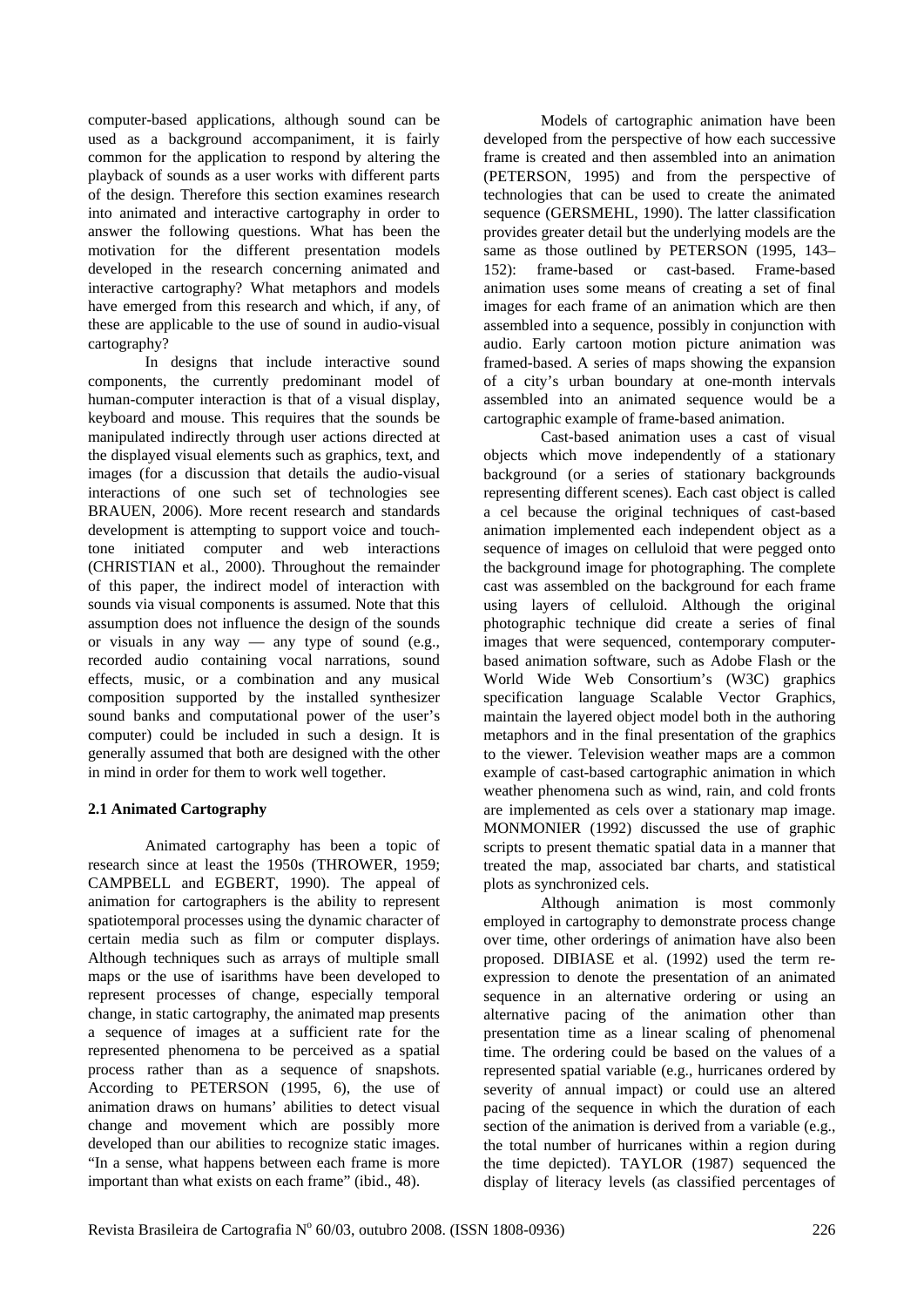the population) for India's states so that the outline of India was thematically filled in as groups of states assigned to descending classification levels were coloured on the map. Re-expression may provide additional opportunities for the viewer to determine whether or not spatial patterns exist in the data.

MONMONIER (1992) proposed techniques that quickly change a cartographic visual display to draw a user's attention. The first, blinking, in which one or more symbols on the display were flashed for a period of time, he found useful in drawing a user's attention to specific items on the display. Another technique, subsequently referred to as flickering, alternately displays a pair of spatial variables mapped over the same area to allow a viewer to look for patterns of correlation between the two variables. "Because quasi-movement reflects dissimilarity, the overall degree of visual dissonance is inversely proportional to correlation" (ibid., 252). PETERSON (1996) extended flickering to more than two variables by sequencing city-level maps showing a set of related variables by district (percentages of population by age group).

Although re-expression and flickering are usually used to show process change over a fixed spatial extent, other applications of animation vary the spatial extent alone or in combination with changing the thematic content of the map. Fly-through animations (MOELLERING, 1980) alter the viewpoint, often in conjunction with a simulated three-dimensional surface to emulate the experience of flying over a terrain.

PETERSON (1996) proposed animations using sequences in which the mapped data remained unchanged but the cartographic representations changed to highlight the decision processes in cartographic abstraction and to offer additional opportunities for the viewer to detect patterns as the representations are changed. Although some of these animations could be used with a fixed spatial extent — for example, a sequence of maps showing the effects of different data classification schemes in choropleth mapping — others also include changes in the spatial extent. As an example of this latter category, PETERSON used the term cartographic zoom to refer to animations in which selection and symbolization change as the scale of the displayed map either increases or decreases. As is commonly done with static cartography, the selection criteria change along with the scale allowing more types of information to be included in the map as the scale increases. Similarly, map features that can only be shown as points at small scale may be transformed into areas as the map zooms in to a larger scale. In recent years, this technique has become familiar to the general public through applications of Google Earth such as visual backdrops for television weather and news reports or computer-based geographic mash-ups.

KRAAK and KLOMP (1995), summarizing DRANSCH (1995), described additional variations on the idea of animating a sequence of changing cartographic representations such as the use of different symbolization types (e.g., isoline, dot density, and choropleth). Additionally, they discuss animations using successive build-up in which the sequence of images is designed to show a fixed spatial extent while thematic layers are individually added to the display in an attempt to help the viewer understand spatial context.

## **2.2 Interactive Cartography**

MONMONIER (1992) stated that most people who saw the prototype implementing his graphic scripts wanted the ability to pace the presentation, reverse the direction of animated sweeps, and review introductory sections. Thus, computer-based cartographic animation was one motivation for the addition of control mechanisms allowing the user to decide when, and how often, they viewed portions of a cartographic representation. But other factors such as the relative expense of producing paper maps at a variety of scales to examine particular spatial phenomena compared to viewing maps on dynamic computer displays also spurred research into interactive controls. DORLING (1992, 217) argued that interesting spatial patterns often exist at very large scales and "rapidly blur away as the spatial scale of analysis is reduced", requiring interactive tools, such as pan and zoom, to allow adjustment of the extent of the mapped area. The declining cost and broad availability of computer technology in the 1980s also prompted research into the use of computers for the analysis of large data sets, spatial and otherwise (DORLING, 1992; CRAMPTON, 2002). Interactive techniques developed for statistical analysis were adapted for spatial analysis geographical brushing (MONMONIER, 1989) being one such adaptation.

MONMONIER (1990) examined approaches to the analysis of time-series data ranging from static maps and charts to the use of interactive computer displays. He argued that, compared to static maps and graphs, interactive mapping and charting using dynamic computer displays offers a promising alternative for dealing with the complexity that arises in data sets comprised of multiple variables observed periodically at a number of locations.

ASCHE and HERRMANN (1994, 217) examined the possibilities of utilizing digital technologies not only for map production and design but also for publication and use. The dynamic use of the map as an interactive interface, they argued, would support the "integration of time-based data, of animation, and sound" and the inclusion of interactive controls would allow not only the cartographer but also a user to experiment with alternative cartographic representations.

MONMONIER (1994), building on his earlier work on graphic scripts, argued that there are two main metaphors guiding the development of animated and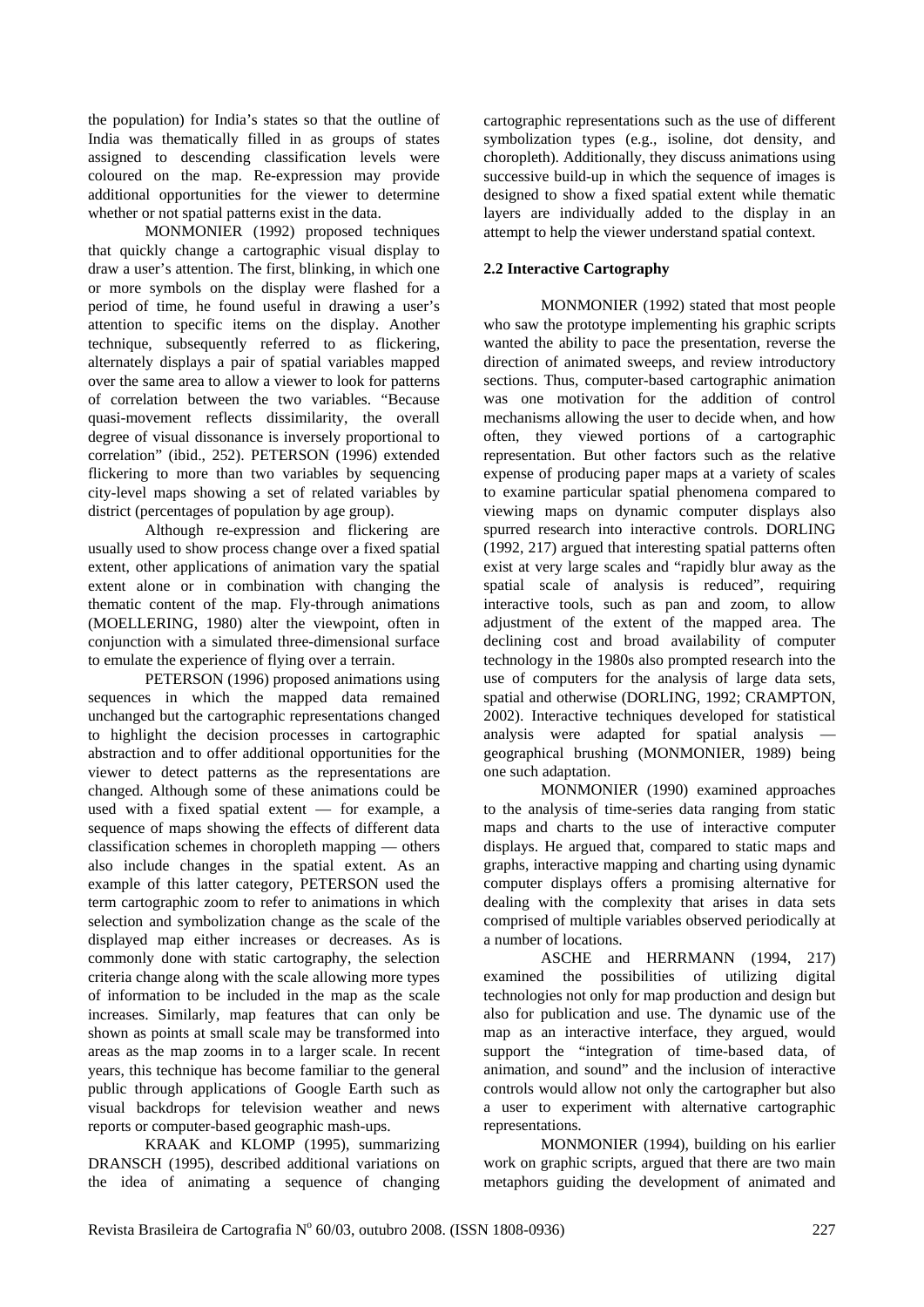interactive cartography: navigation and narration. Navigation is apparent in software interfaces that allow a user to locate images and other information about places, regions, and spatial relationships. The user directs the system to narrow, broaden, or adjust the visual display to satisfy a desire for information. Narration, by contrast for MONMONIER, is apparent in system functions that operate by playing out a sequence of information for a user based on a predefined script. "The presentation is narrative rather than navigational because the user is now a comparatively passive viewer, who watches while the system …controls the sequence of scenes" (ibid., 202). According to this analysis, he divides the uses of digital mapping systems into navigational or narrative based not on the underlying information-seeking actions of a user but instead based on whether the user or the computer is more in control. As an example, he argued that a user may navigate a data set using geographic brushing or may watch a graphic narrative as the system drives the geographic brush using a predefined sequence. Although this dichotomy seems very difficult to apply to the complexity involved in the use of computer mapping systems, the analysis does highlight the temporal context involved in the use of interactive mapping systems. There is a sequencing, perhaps better conceived as a dialogue, as a user directs the navigation, requests feedback on where the navigation has thus far led him or her in the geographic investigation, and plans the next steps for furthering that investigation.

KRYGIER et al. (1997), CRAMPTON (2002), and PERSSON et al. (2006) defined typologies of interactivity for the presentation of geographic information, each with a different purpose and resulting details. KRYGIER et al. (1997) proposed a typology of multimedia element types for use in the development and delivery of post-secondary courses in large lecture halls using computers and overhead projectors. The typology categorized multimedia content to be used as part of a lecture according to function, describing how the instructor intended to present and pace the delivery of information for which the multimedia content was an aid, and form detailing a range of predominantly visual presentation materials. This is similar in intent to multimedia typologies that have been used for training multimedia designers by encouraging them to consider alternative types of media and different abstractions for the ideas presented (HELLER and MARTIN, 1995, 1999). The range of forms considered by KRYGIER et al. is both more detailed in explicit consideration of alternative graphic forms and more restricted because it ignores explicit consideration of text and sound within the taxonomy except when included as part of an encompassing form.

CRAMPTON (2002) proposed a typology of interactive user functions, intended as a basis for comparing the level of interactivity supported by geographic visualization systems, and included the following functional categories:

Interaction with the Data Representation: The user manipulates the system to produce different views of the underlying data. This could entail, for example, changing the cartographic representation used in maps, selecting additional feature types (often implemented as visual layers) for display, listing all or a selection of attributes associated with some or all mapped features, or adjustment of the displayed map extents.

Interaction with the Data: The user queries and filters information from the system database to focus the presentation of information for the geographic investigation being conducted. Techniques such as geographical brushing and highlighting may be used to draw attention to the results of the queries and to assist a user in determining the next steps in the investigation.

Contextualizing Interaction: CRAMPTON, drawing on MONMONIER (1992, 1994), argued that when using a digital mapping system, the "user's decision-making and choices are conditioned by what the user has already learned and what they still …would like to know" (ibid., 88). Although his general discussion of this idea explicitly included the temporal ordering of a user's interactions with the system and the understanding that, for at least some of these interactions, only some orderings make sense, the category he proposed for the typology is more restricted. In this category he included interactions that provide multiple simultaneous lenses on the data being examined: multiple map views, each using different representations or created using different database queries; or the interactive linking of the map displays to different types of graphic displays, such as statistical charts, so that operations such as geographical brushing simultaneously highlight the data of most recent interest in all linked displays.

Interaction with the Temporal Dimension: The user interacts with dynamically changing (animated) maps or other graphic displays, with the possibility of controlling the sequencing of the displayed data representation (e.g., ordered by time period, or through the use of flickering or re-expression, as described in Section 2.1). CRAMPTON also grouped fly-throughs and navigation in this category.

PERSSON et al. (2006) proposed an alternative typology to CRAMPTON although their goal to assess the level of interactivity provided by different geographic visualization applications was similar. For this discussion, key features of each of these typologies are:

the focus on the ability of users to query data and focus geographic displays on subsets of information relevant to a current information need;

the focus on the ability of users to link multiple representations of the data together, building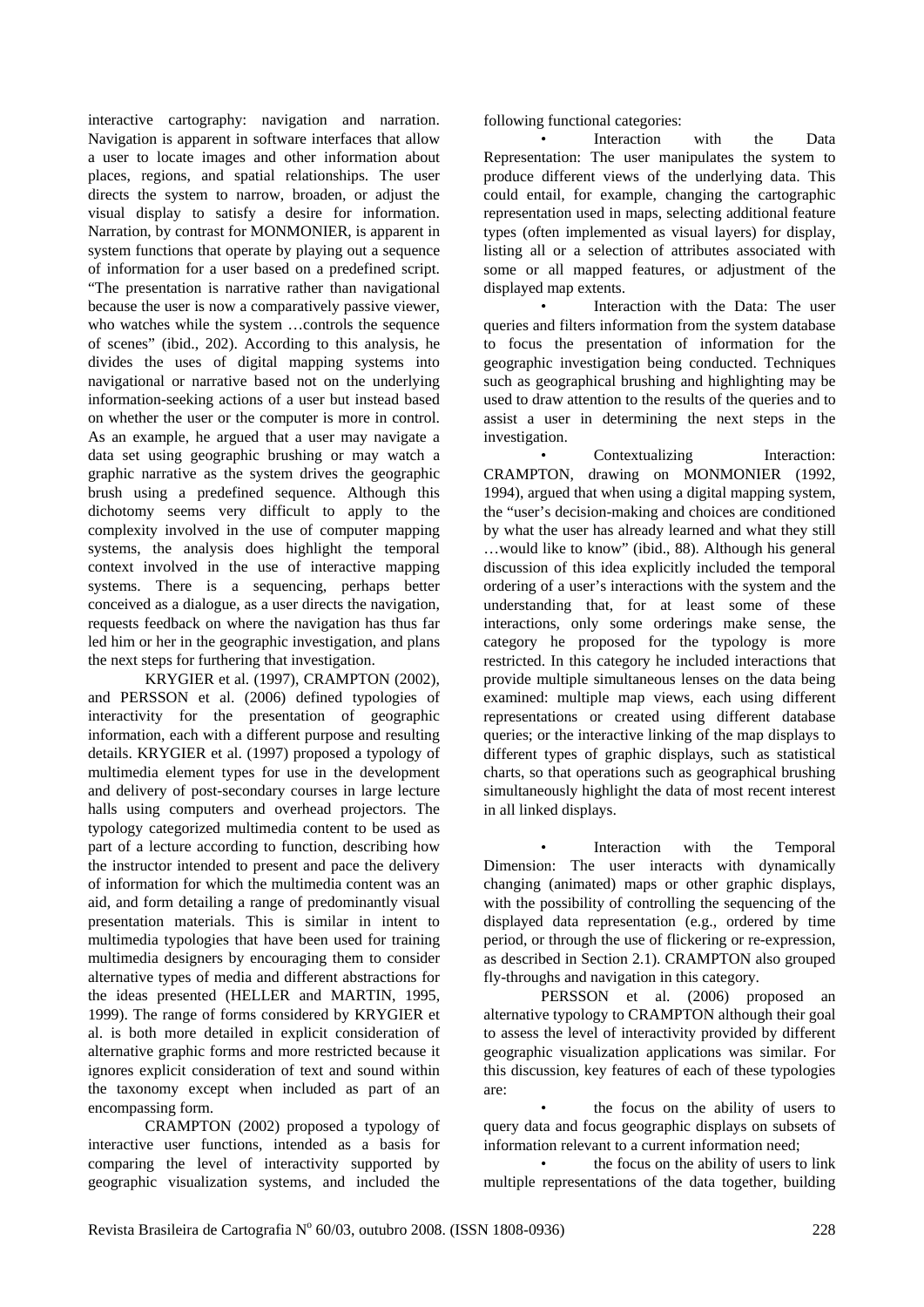on earlier techniques such as geographic brushing; and

the focus on the temporal aspects of a user's interactions with the application, either because of the dialogic structure of a user's interactions with the system or because of the inherently temporal characteristic of certain display techniques such as animation and flickering.

More recently, ANDRIENKO et al. (2005), ANDRIENKO and ANDRIENKO (2006), and KRAAK and VAN DE VLAG (2007) working under the disciplinary umbrellas of geographic visualization, geovisualization, and visual analytics have, along with other research thrusts beyond the scope of this paper, continued to focus on the use of interactive displays providing users with the ability to link multiple representations of data using visual and computational methods.

## **3. LINKED AUDITORY REPRESENTATION**

This section outlines an analysis of possible uses of audio as a media for related or linked representations of data along with visual cartographic displays, using an analogy to the linked visual displays of interactive cartography. Like linked visual displays, linked auditory representations are used to provide information or perspectives concerning geographic features or regions as a user interacts with the application. The analysis is structured using Crampton's functional categories (somewhat loosely) and includes many of the interactive functions outlined by CRAMPTON (2002) and PERSSON et al. (2006). To illustrate the discussion, an audio-visual cybercartographic prototype designed to allow a user to browse data concerning Canada's trade with world regions is briefly presented.

The audio model supporting linked representation throughout this discussion is that of a multichannel sound mixer and software synthesizer allowing simultaneous playback of multiple audio recordings along with playback of a synthesized composition. Furthermore, the audio model allows independent control of each audio recording and the synthesized composition (e.g., stop, start, looping, volume, and stereo balance settings) and of each instrument within the synthesized composition (e.g., volume, mute, echo, reverb, scale transposition). A full description of the audio model is beyond the scope of this paper but has been described elsewhere (BRAUEN and TAYLOR, 2007) and has been released as part of the open-source Nunaliit Cybercartographic Atlas Framework (http://nunaliit.org).

To clarify, not all uses of sound in interactive, audio-visual cartographic systems can be thought of as linked with components of the visual display. Sound can be used in multimedia computer applications in ways that prohibit a user from altering the audio playback (except by stopping the entire multimedia presentation). For example, music, sound effects, or didactic narrations may accompany the other, usually visual, media forms presented to a user. Even these sounds may be related to a graphic such as an interactive play/stop/repeat control but, for the purposes of this discussion, it is assumed that these audio components are not related to any visuals of the presentation itself. Moving the cursor over or clicking on map areas, other graphics, or hyperlinked text does not modify or affect the playback of the sounds in any way. For the remainder of this paper, this type of audio element will be referred to as unlinked: there is no user-detectable relationship between the audio and the graphic elements of the presented material. KRYGIER (1994) and MONMONIER (1994) both proposed the use of unlinked explanatory narratives. CAQUARD et al. (forthcoming) proposed cartographic sound designs based on an examination of sound designs for cinema and computer games and included discussion of unlinked uses of sound. Drawing on documentary traditions such as voice-over narration (NICHOLS, 1985), an unlinked sound is probably best understood as relating to the entire visual presentation currently before the user.

By contrast, a linked sound relates to the visible element(s) the user is currently 'touching' and both the manner of linking (i.e., how the audio and visuals to which the audio is linked behave in response to user actions) and the content of the audio may be used to understand the combined audio-visual representation. Linked auditory representations may be used to sound out additional variables associated with the currently selected feature or region. As a user works with different elements of the visual presentation, the sounds may change in a variety of ways: overall sound volume could be adjusted, volumes of individual sound elements (e.g., a narration or a specific instrument in a musical composition) could be adjusted, playback of the entire audio design or of individual elements could be stopped, started, or restarted from the beginning. Linked narration could provide place name pronunciations as the cursor is moved over symbols on the map. Linked audio encodings of spatial variables could use the volume of music, voice, or sound effects to represent relative density for a measured spatial variable such as population density.

As KRYGIER (1994) proposed, auditory variables could be used to add additional spatial variables to an already complex map as an alternative to displaying multiple juxtaposed univariate maps. But through careful selection of sounds to be linked to the visual map representation the overall cartographic message can also be shaped for the user, using the added value (CHION, 1994, 5) that sound brings to images, through the use of sounds which may superficially appear to do no more than reinforce information present in another form in the visual display. Although concerns have been expressed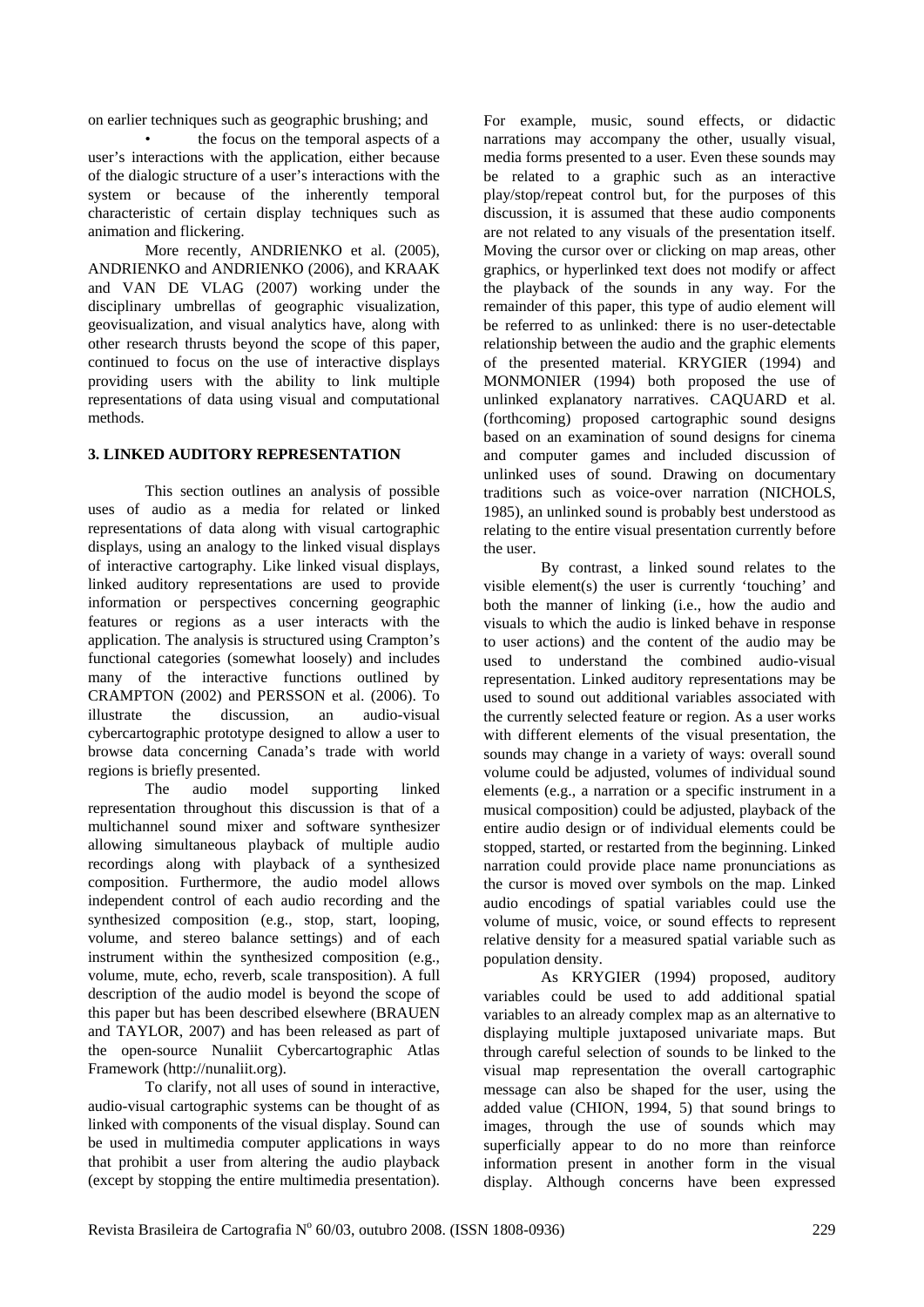concerning the cognitive value of delivering textuallyencoded information as both spoken narration and written text (KULYAGA et al., 2004; VETERE and HOWARD, 2000), the purpose of the representations in relation to the topic may provide reasons to make information available to a user in formats that are, if not wholly redundant, at least overlapping in content. Considering only spoken narration and a written text, there are characteristics of the content, such as tone of voice and pacing, that are only available in an audio recording while the written text may be easier for a user to work with in some contexts. When considering other auditory representation forms such as music or sound effects, the potential for Chion's added value may outweigh concerns of content overlap. Although overuse of redundant information in both visual and auditory forms may become tiresome for a user, there appear to be good reasons to consider including at least some redundant information in audio-visual cartographic presentations but more study of this is required.

#### **3.1 Example: Interactive Trade Data Browser**

Figure 1 shows a partial view of a World Wide Web application prototype designed to complement existing content in an atlas concerning Canada's Trade with the World (EDDY and TAYLOR, 2005) by allowing an interested user to browse measurements of Canada's trade with world regions using an audio-visual interface. Data observations can be selected representing the economic value of commodity exports and imports between Canada and regions of the world, aggregated geographically at approximately a continental scale and temporally to five-year periods. The data may be examined using top-level commodity sector categories — *Materials and Energy*, *Food and Agriculture*, and *Manufactured Goods* — or each of these sectors may be further classified showing finergrained exchange values. As a user works with the browser, linked visual and auditory representations present the import and export measurements:

- Absolute exchange values may be selected for visual display by selecting a region, sector aggregation level, and five-year period and requesting that bar charts for the selection be displayed. A pair of charts, one showing exports and the other showing imports are displayed. The browser currently provides display space for up to three bar chart sets to be shown at once and a user may select each of the three bar chart sets according to any criteria.
- Relative exchange values are represented using *sonification*, the algorithmic representation of data through the use of observed data values to modify auditory parameters such as, for example, volume, register, or timbre (KRAMER 1994; for a discussion of sonification in a cartographic context see KRYGIER 1994). As a user works with the

region selection map, two computed variables are represented using auditory variables:

- *balance of trade*: for the current sector and time period selections, as the cursor is moved over map regions, the balance of trade with Canada for the currently highlighted region (Asia in Figure 1) is rendered sonically, computed as the ratio of Canada's exports to the region to Canada's imports from the region and broadly classified as "net imports", "balanced", and "net exports".
- *value of exchange as a percentage of Canada's total trade*: for the current sector and time period selections, as the cursor is moved over map regions, the percentage that the highlighted region contributes to Canada's total trade is rendered sonically, classified as "low", "medium", or "high".

To help a user to understand these auditory representations, the browser combines auditory and visual feedback in response to user actions. As a user moves the cursor over the map, it is visually updated to display an outline of the currently highlighted region, and the region's label is displayed below the map. Additionally, as outlined above, the auditory representation of the region's balance of trade and of the region's value of exchange with Canada as a percentage of Canada's total trade is heard.

Much as the colours on a static choropleth map are normally explained through the use of a legend, some form of *dynamic audio-visual legend* function is required to allow users to isolate and learn the sound design representing an individual variable as well as to understand the combined representation of multiple variables. If a user selects the "learn/configure audio" tab shown in Figure 1, dynamic audio-visual legend components intended as training aids to help in understanding the browser's sound design are shown, along with the parameter selectors available in the default display. To simplify the overall visual display and reduce split attention affects (HARROWER, 2007), the design separates these aids from the default selector display with the intention that they not be shown once a user has become comfortable with the browser's auditory representations. Such a legend function is here proposed as an extension of earlier research concerning *active legends* for cartographic interactivity (PETERSON, 1999) and *dynamic legends* to (1999) and *dynamic legends* to accompany temporal animated sequences (KRAAK et al., 1997; BUZIEK, 2000). Here, the dynamic audiovisual legend fulfills two roles:

• As shown in Figure 2a, the dynamic legend is updated visually as the cursor moves over the regions of the map to assist a user in relating the simultaneously heard auditory representation to the two represented variables. In the diagram, Asia's trade with Canada for all commodity sectors during the period 1976–1980 is shown as balanced with a "medium" value of exchange relative to Canada's total trade.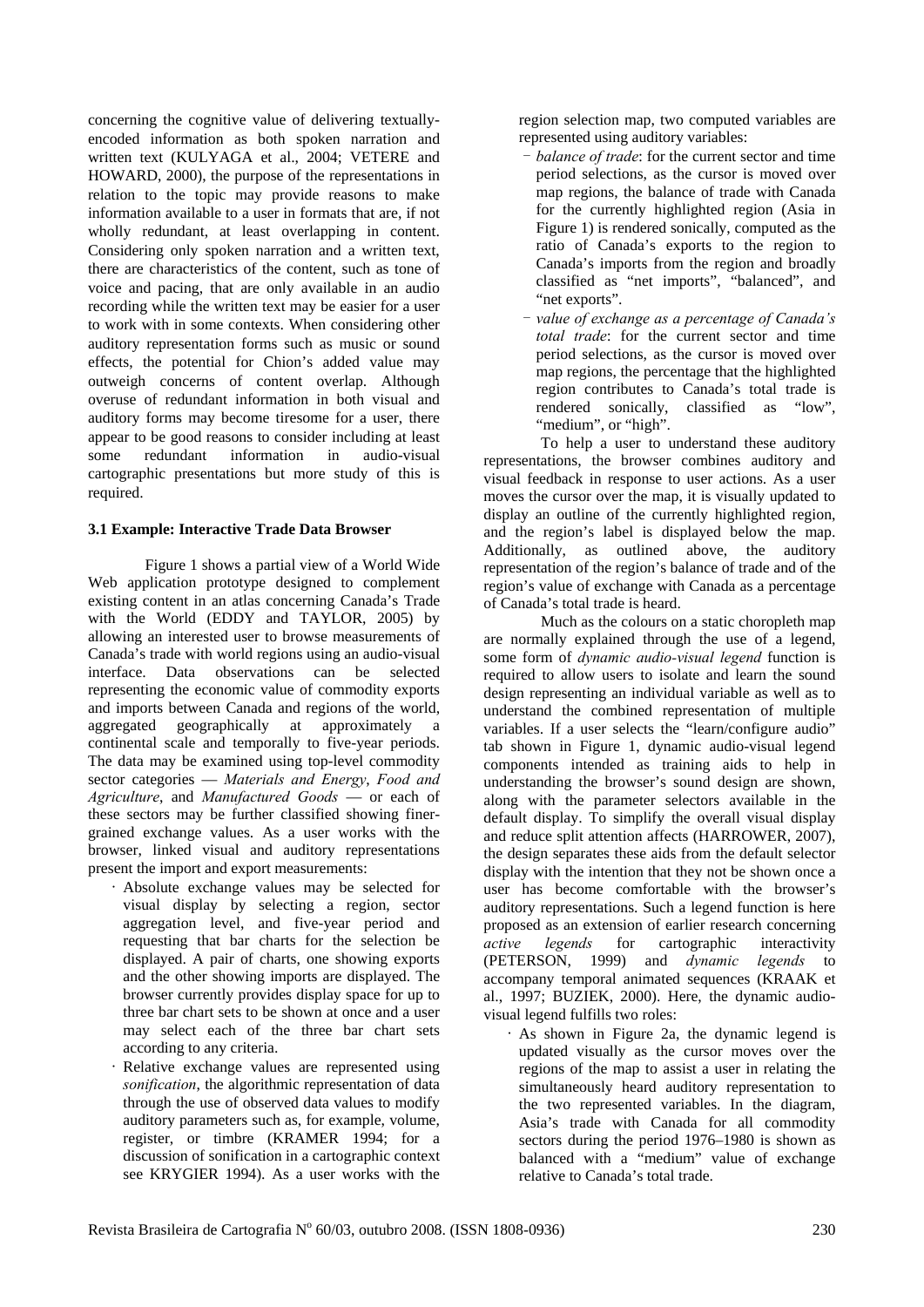• As shown in Figure 2b, the dynamic legend components may be directly used as audio controls to isolate the sounds associated with a single (sonified) variable. In the diagram, the cursor has been positioned over the "high" category of the value of exchange legend component. In addition to updating the visual display to provide feedback that the cursor action has been detected, this causes the sounds associated with the value of exchange variable to be adjusted appropriately for the "high" classification. The sounds associated with the balance of trade variable are not heard and, as shown, the visual display of the balance of trade legend component is cleared.

In addition to the sound features presented so far, the browser allows a user to "play" the set of displayed bar charts as a sequence, using the same sound design as used while interacting with the map. This allows a user to juxtapose the absolute exchange values shown in the visual bar charts with the relative measures of trade represented using audio and highlight that, for example, although the absolute exchange value of Canada's trade with a particular region may be going up steadily over time, the balance of trade with that region has changed or the value of Canada's trade with that region has changed relative to Canada's total trade. This sequenced auditory display strategy can be used, as suggested here with a chronological ordering of observations, such that playback time (the duration each observation in the sequence is played) represents a compression of phenomenal time (the actual five-year period represented) but not a reordering of those observations. Through re-expression, observations could also be sequenced to highlight other potential relationships in the data such as value-orderings of trade with different regions for the same time period.

This type of sequencing highlights that linked auditory representations must be differentiated from visual cartography displayed on a two-dimensional surface because a full two-dimensional display of features cannot be simultaneously represented in a coherent manner using only auditory representation. Instead, a sequential auditory representation requires some rationale for selecting features such that a linear (temporal) ordering is created from the (two dimensional) visually mapped feature set. This order could be determined by temporal or non-temporal (reexpression) scripts (MONMONIER, 1992), could be derived from virtual transects (COBURN and SMITH, 2005) which can be thought of as another form of linearized re-expression, or could be determined by user actions such as cursor movements (*interactive reexpression*). Visual feedback, possibly through dynamic highlighting of the feature(s) represented by the sound, is required to clarify the temporal (presentation-time) linking relation. Although the dynamic mapping of audio to represented features in the presentation temporal dimension may be one-to-one, it does not have to be. If only one parameter is being presented using auditory representation, for example, a sweep by value of the mapped features could be presented in which all of the features for which the parameter equals the currently represented value are visually highlighted to show/sound the spatial clustering (or lack thereof) of the measured phenomenon.



Fig. 1 **-** Trade Data Browser, default selector view. Semi-transparent outlining of Asia shows it is currently highlighted.

## Canada's Trade with World Regions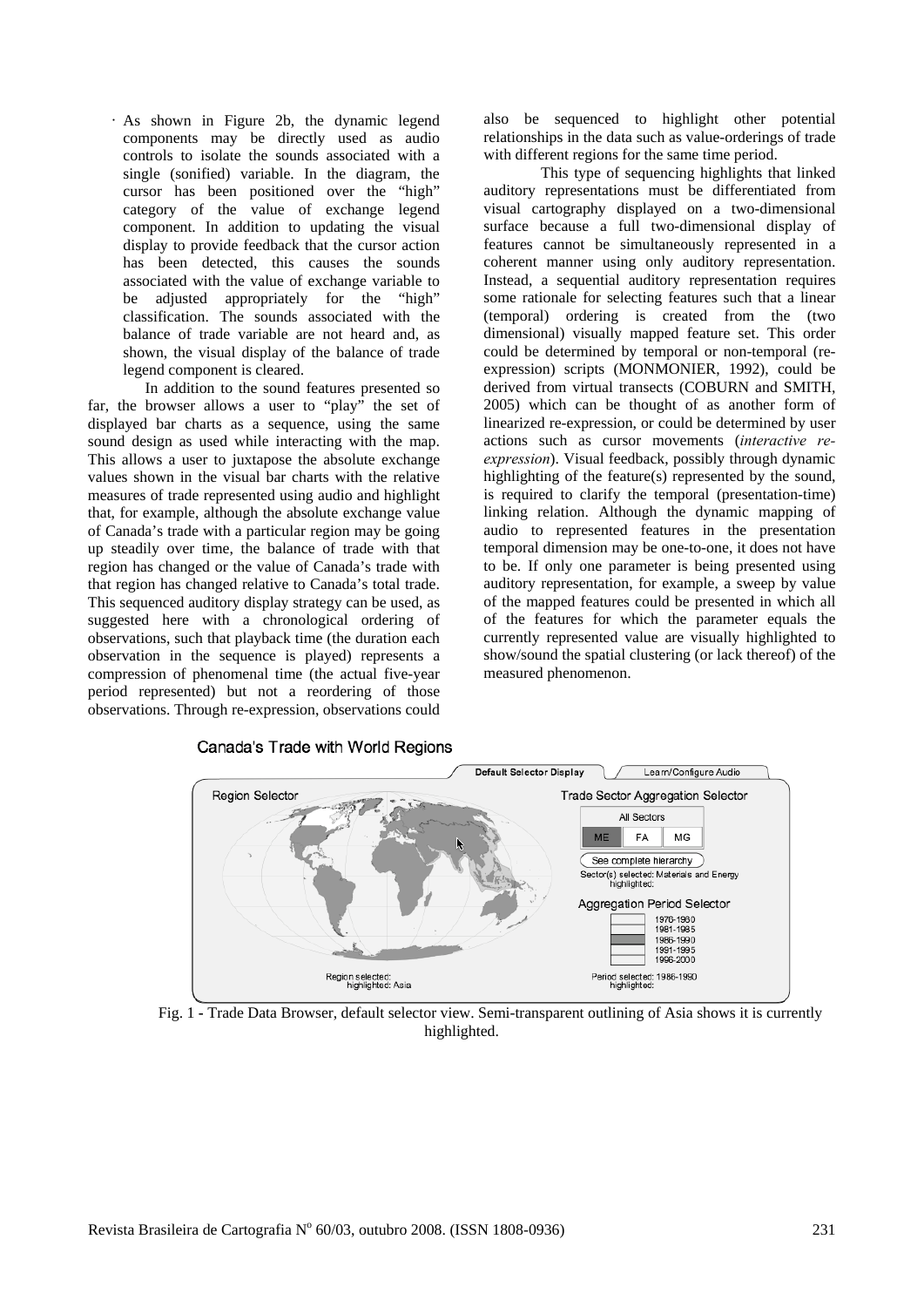

Fig. 2 - Dynamic audio-visual legend components: a) showing variables for highlighted region, and b) as audio controllers.

The current sound designs for the browser use either synthesized music alone or a combination of synthesized music and recorded audio. User-selectable sound design options, available in the "learn/configure audio" display, choose from among a set of synthesized compositions and associated control data that specifies what auditory parameters associated with each instrument in the composition are adjusted and how. One such audio design uses 16 measures from a lute prelude by Johan Sebastian Bach (BWV 997), played in a loop and controlled according to the current positioning of the cursor over the browser's region selector as outlined in Table 1. The controls specified for the synthesized composition use the cello and guitar parts together to voice the balance of trade variable. Metaphorically, balanced trade is represented by a balance of the two instrument parts while "net imports" and "net exports" are represented by one or the other of the two parts being muted. A synthesized drum track was added for the value of exchange variable with the volume of the drum track representing the "volume" of trade, measured by economic value; louder means more.

Some characteristics of this composition that led to its use as one of the browser sound designs include:

• The opening 16 measures that were used consist of consistent bass and melody lines which could be separated and assigned to different instruments allowing them to be controlled separately. Consistent here means that there were no lengthy pauses in either of the resulting instrument parts that could result in a misinterpretation on the part of an atlas user that, for example, the silence of the guitar part was related to the current position of the cursor rather than simply to a pause in the instrumental part.

• The two instrumental parts that result from the above separation are easy to follow because they differ in multiple auditory characteristics including: timbre (each instrument has a distinct sound), register (the cello follows the bass line while the guitar plays in a higher register), and tempo (the bass line tends to be slower than the melody line assigned to the guitar).

• The composition is in the public domain and a Musical Interface Digital Interface (MIDI) performance, compatible with the Nunaliit audio subsystem and music editing software needed to modify the piece for use in the browser, has also been placed in the public domain and is available for download from the Mutopia Project (http://www.mutopiaproject.org).

The portion of the sound design described above for the balance of trade variable is shown in Figure 3b. Figures 3a and 3c show additional design possibilities, each of which has been used in at least one of the selectable browser sound designs. The examples represent mapped variables using audio in which: a) scale transposition is used to adjust playback of a synthesized instrument into different registers to represent values of a nominal variable; b) the combined mute settings of a pair of instruments represent different states of a nominal variable (as described above); and c) the volume of a recorded sound effect (or other type of audio such as music or voice) represents the values of an ordinal variable. Note that compared to KRYGIER (1994) which recommends the use of sounds transformed by individual audio parameters (e.g., each of timbre or pitch individually) to encode data, the approaches shown in Figure 3 may use only one transformation parameter (a: register) or may use multiple (b: timbre, register, duration) by working with the structure of music. According to LEVITIN (2006, 73–80), many of these sound parameters are used together in the cognitive separation of sounds (e.g., identification of different sources of sound) and in the grouping of sounds (e.g., identifying a group of notes as being created by a single instrument). Gestalt principles apply to sound identification (GOLDSTEIN, 1999, 359–364). Using music in this way may then be more understandable for users but only initial testing has been done and none involving a comparison of different sound designs. The possibility exists that a user will need to decipher many sound events to identify those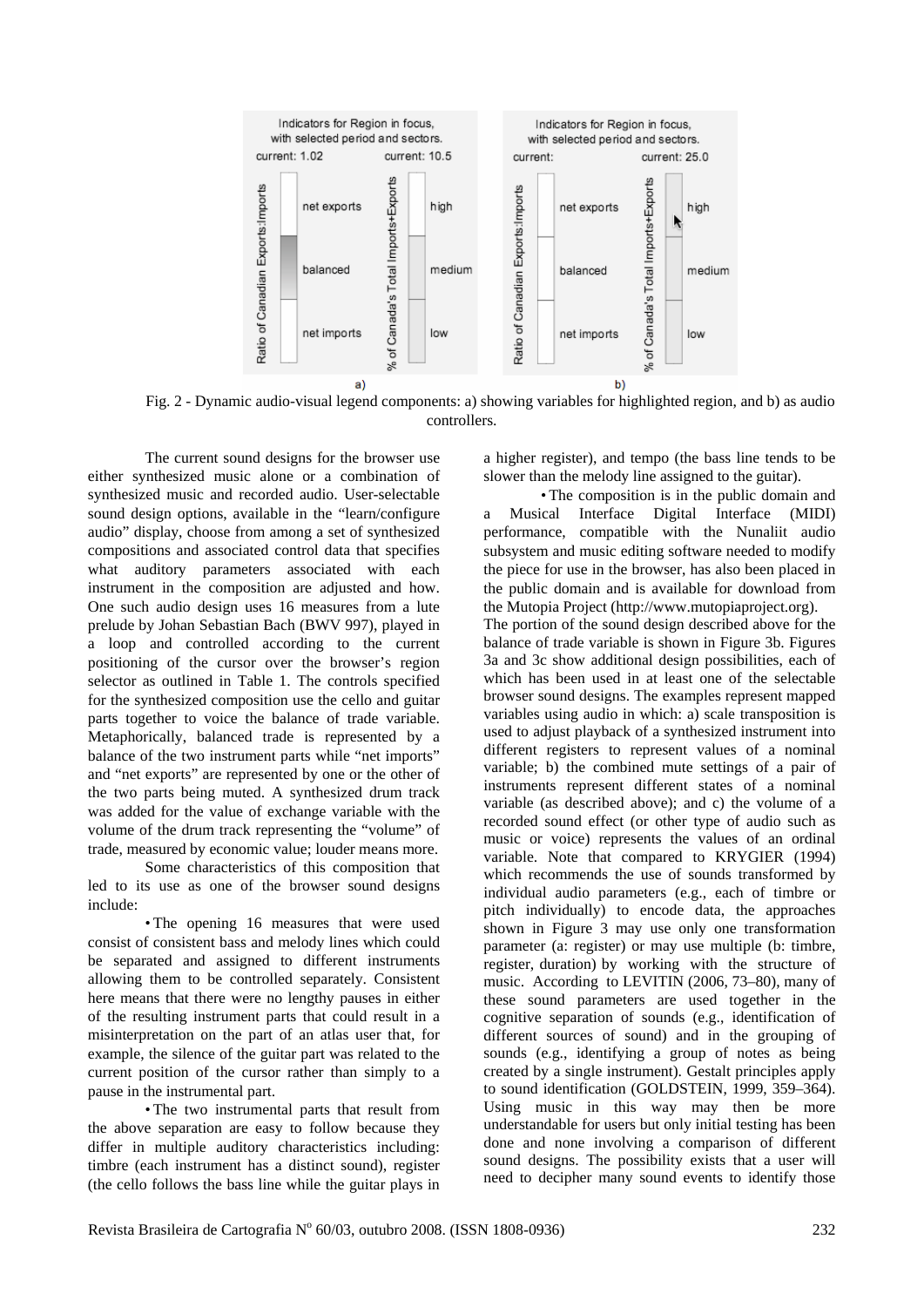which actually signal a variable change with this type of encoding.

Linked audio designs such as those shown in Figure 3 require that the sounds be designed in a modular fashion so that individual auditory elements (e.g., a specific recording of narration or a snippet of birdsong) can be played, stopped, or have parameters of their playback adjusted (e.g., volume) based on the actions of a user. This type of design is analogous to cast-based animation with individual sounds, voices, or instruments being manipulated independently of other audio elements.

One of many alternatives that could be considered for linked audio is the use of (synthesized or recorded) voice to describe or 'read-out' information related to the feature to which the sound is linked. This use of sound would be similar to the use of narration and written text in conjunction with educational multimedia (MAYER and ANDERSON, 1991, 1992), was suggested by MONMONIER (1992), and would be an option worth considering when description of absolute values of parameters is important. Although this type of option is not ruled out for the remainder of this discussion, the main focus will be on the the use of audio-visual linkages as a means of signifying meaning rather than the use of audio content to impart meaning, whether that be in the form of language-like abstractions or extensional models of meaning within music such as associative meaning (BURKHOLDER, 2006). Obviously, connotation never sleeps and it would be possible and probably desirable to use sounds that relate to the subject matter being presented using both types of abstraction simultaneously.

Although some of these linking techniques have been tested and reported (e.g., scale transposition in KRYGIER 1994), some of these uses of audio require testing to understand how well these applications of sound meet users' expectations and how easily map users can understand the information. In general, users still do not expect mapped features to make noise and the perceptions of users when those features do so are not clearly understood. In the remainder of this section, we propose cartographic uses of sound as a linked abstract representation in which the relationships inherent in those linkages are intrinsic to the meaning of the combined audio-visual presentation, adapting the metaphors developed for animated and interactive cartography.

|              | TABLE 1 - AUDIO COMPONENTS USED IN ONE SOUND DESIGN FOR THE TRADE DATA BROWSER |  |  |
|--------------|--------------------------------------------------------------------------------|--|--|
| APPLICATION. |                                                                                |  |  |

| auditory component              | purpose in trade browser                                                               |  |
|---------------------------------|----------------------------------------------------------------------------------------|--|
| Synthesized nylon string guitar | Balance of trade variable — "on" indicates either "net imports" if heard alone or      |  |
|                                 | "balanced" if heard accompanied by cello.                                              |  |
| Synthesized cello               | Balance of trade variable — "on" indicates either "net exports" if heard alone or      |  |
|                                 | "balanced" if heard accompanied by nylon string guitar.                                |  |
| Synthesized drum                | Value of exchange variable: volume level indicates level of trade with louder          |  |
|                                 | indicating that the level of trade with the highlighted region is a greater proportion |  |
|                                 | of Canada's total trade.                                                               |  |

#### **3.2 Guiding Metaphors and Functional Analysis**

The following metaphors are proposed for the use of linked auditory representation as part of cartography, and as being analogous to the motivations and goals of the research into animated and interactive visual cartography outlined above. Obviously, careful consideration is required to ensure that a user can determine whether or not a specific metaphor applies to a particular presentation (or part thereof) and accompanying feedback (visual, aural, or both) is probably required to make this clear.

> • Sounds are caused by events. Although this metaphor also underlies the next if you consider the way in which human hearing can become habituated to repetitious or common noises, in its simplest form this highlights that a certain set of sounds can be reserved for use only

as alerts that something has happened or to draw a user's attention to a particular element of the visual or aural representation.

• Auditory change represents phenomenal change. As data associated with a different thematic selection (changing spatial or temporal criteria, for example) is presented, the linked sound representation should change only if the underlying information changes. Obviously, the parameter(s) of acoustic change being used as the basis of the auditory linking must be understood by the user. Dynamic audio-visual legends, as proposed above, should assist in explaining this to a user.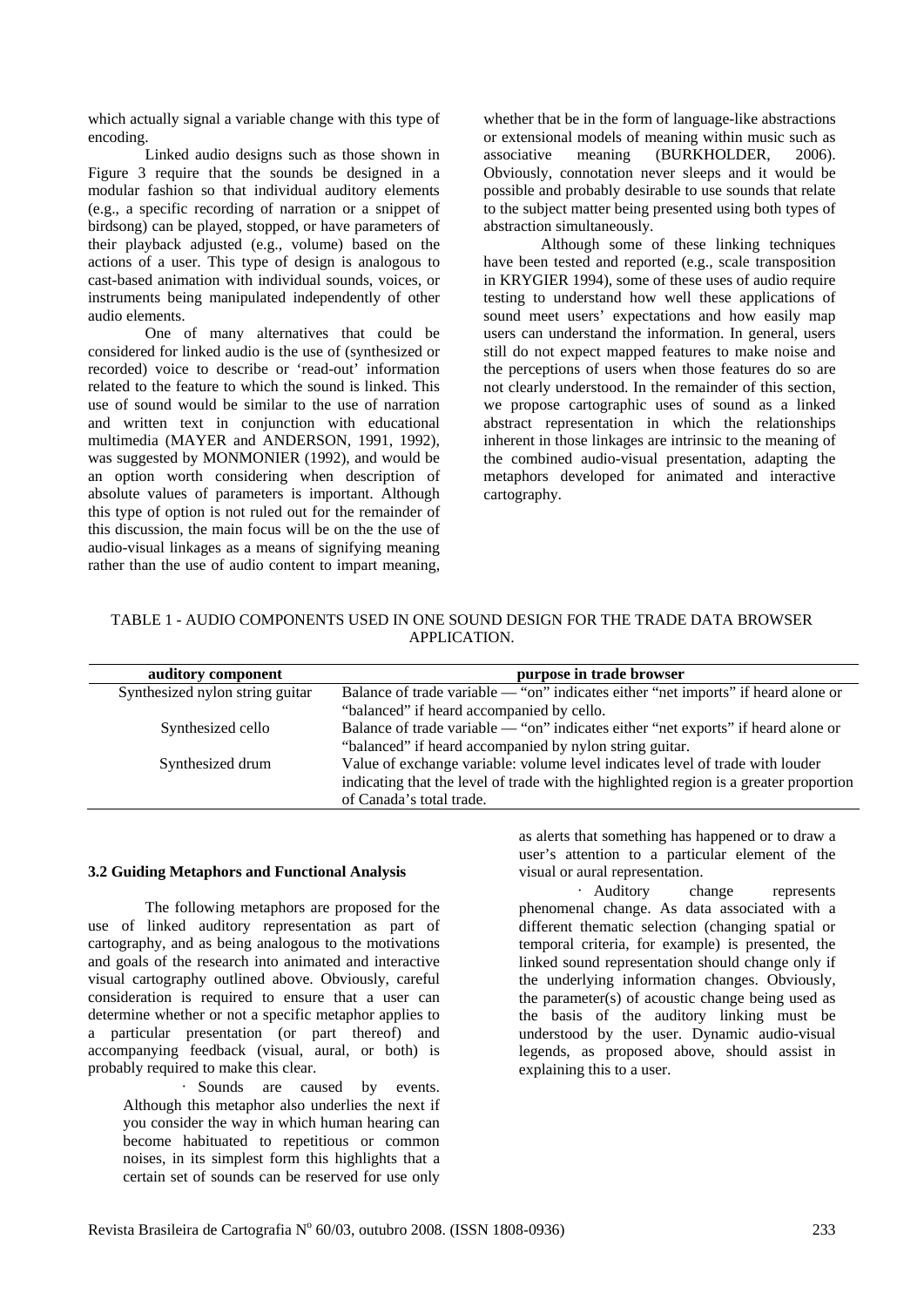

Fig. 3 - Linked audio: some design possibilities.

For this latter metaphor, the order in which observations are presented using auditory representation may be based on the metaphor of change over time with presentation time scaled to phenomenal time (such as, for example, with an animated, linearly-scaled timeline); or scaled according to some attribute of the underlying data (MONMONIER, 1992). Alternatively, the ordering of observations may also be re-expressed according to almost any criteria (DIBIASE et al., 1992, with respect to visual animation). But note the concerns of TVERSKY et al. (2002, 258) who argued that "there should be a natural correspondence between change over time, the core of animation, and the essential conceptual information to be conveyed …be [it] change

over time, …temporal sequence, or causal flow." Careful design and user evaluations are required to ensure that users are able to learn and understand the basis of comparison in re-expressed presentations.

Table 2 provides a summary of functions drawn from the above review of animated and interactive cartography, grouped according to the functional categories derived from CRAMPTON (2002). For each function, the table indicates whether or not there is an analogy that could or has been applied to the use of linked sound in combined audio-visual cartography. Brief clarifications of each function follow, tagged with the function reference from Table 2.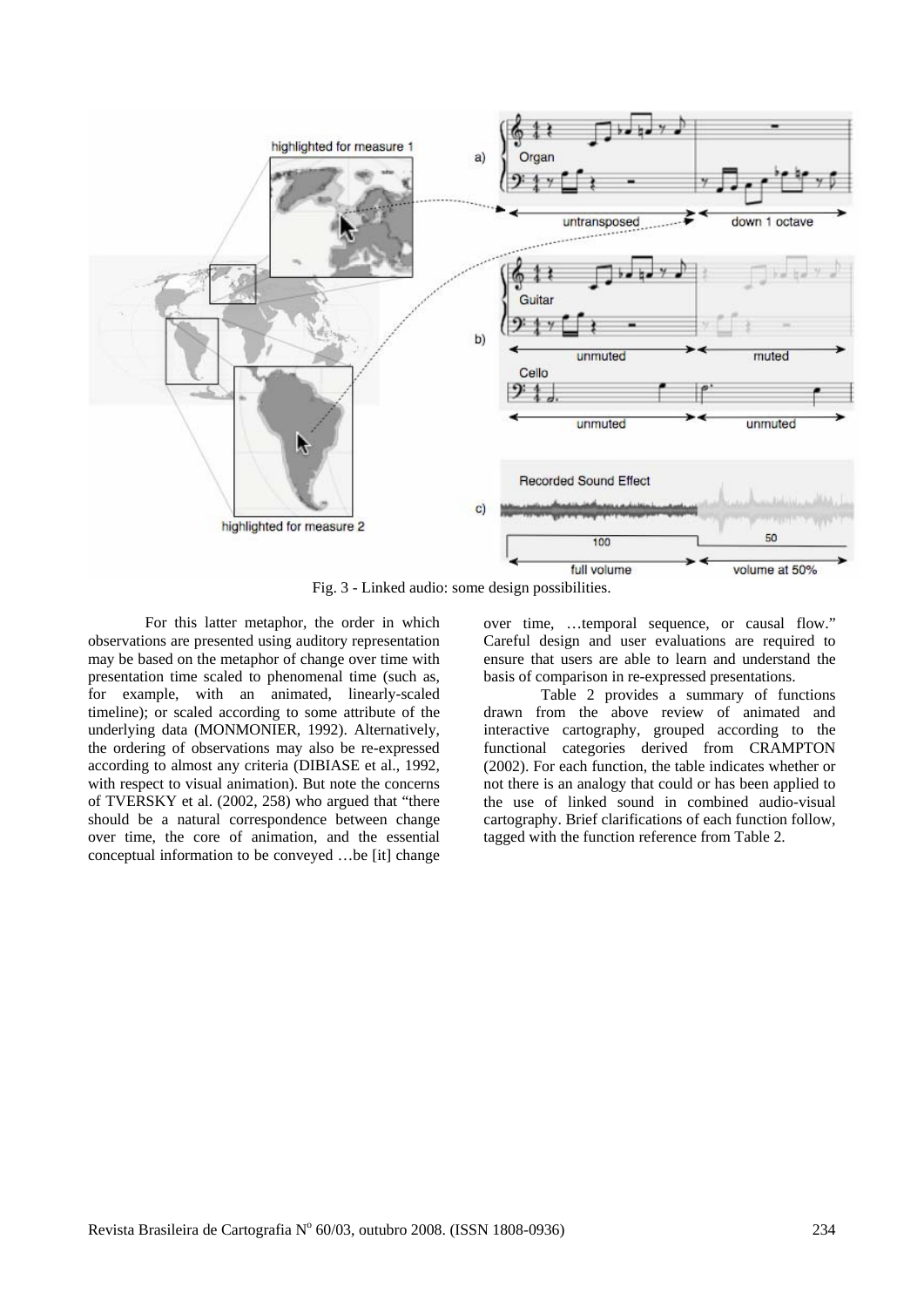TABLE 2 **-** APPLICABILITY OF VISUAL CARTOGRAPHIC FUNCTIONS TO LINKED ABSTRACT AUDIO.

|                  | <b>Function</b>                                                                                          | <b>Applicable to Sound?</b> |
|------------------|----------------------------------------------------------------------------------------------------------|-----------------------------|
|                  | <b>Interactions with Data Representation:</b>                                                            |                             |
|                  | R1) Navigational (pan and zoom) and map measurement functions                                            | X                           |
|                  | R2) Adding or removing mapped feature types (layers)                                                     | V                           |
|                  | R3) Identifying meanings/legend function                                                                 | fundamental (Sect. 3.1)     |
|                  | R4) Listing a set of parameters for a specified set of areas or features                                 | V                           |
|                  | R5) Listing all or additional parameters for a specified area or feature                                 | X                           |
|                  | R6) Comparing observed values to statistically significant values (e.g., maximum, minimum,               | $\sqrt{ }$                  |
|                  | mean, median)                                                                                            |                             |
|                  | R7) Modifying symbolization or classification method                                                     |                             |
|                  | R8) Emphasizing particular data through blinking                                                         | V                           |
|                  | <b>Interactions with Data:</b>                                                                           |                             |
|                  | D1) Data Mining: extraction of data with specified characteristics                                       | X                           |
|                  | D2) Logical combination of data layers and generation of new variables                                   | X                           |
|                  | D3) Examination of data and of results of interactions with the data: cartographic cross-                | X                           |
|                  | classification (brushing)                                                                                |                             |
|                  | <b>Contextualizing Interactions:</b>                                                                     |                             |
|                  | C1) Linked displays                                                                                      | fundamental                 |
|                  | C2) Many simultaneous views of data (small multiples)                                                    | V                           |
|                  | C3) Dynamic comparison - multiple representations of data                                                | X                           |
|                  | C4) Dynamic comparison - representation of specified observations or of observations in                  | V                           |
|                  | specified orders (re-expression, and flickering)                                                         |                             |
|                  | C5) Dynamic contextualization - successive build-up                                                      |                             |
|                  | C6) 3D navigation or fly-throughs                                                                        |                             |
|                  | <b>Interactions with Temporal Dimension:</b>                                                             |                             |
|                  | T1) Dynamic comparison - representation of temporally-ordered observations                               |                             |
| T <sub>2</sub> ) | Manipulation of dynamic variables (e.g., duration, period)                                               |                             |
| T3)              | Playback controls (e.g., stop, play, repeat) and manipulation of the time axis (stretching or $\sqrt{ }$ |                             |
|                  | compressing)                                                                                             |                             |

#### **3.2.1 Interactions with Data Representation**

In the context of computer-based multimedia, the navigational functions pan and zoom (R1) do not have obvious auditory analogies. Human hearing exhibits spatialization in the sense that the source of a sound can often be located relative to the hearer using only hearing. But the accuracy with which human hearing can locate sound sources varies, in part according to the relative location in three dimensions of a sound source compared to the location and orientation of the hearer (CARLILE, 1996). Similarly, map measurement functions do not have an obvious auditory analogy.

Adding or removing feature types or layers (R2) in the visual map may be done to understand the context of the data displayed or as a means of searching for spatial relations between different variables in a data set. Although these operations may often be accompanied by other analyses to determine whether or not, for example, a statistical correlation exists between variables, the addition of visual layers is analogous to the creation of additional, co-ordinated auditory representations. During subsequent examination of the map, for example through the use of interactive reexpression, a user can then attend to the correspondence of the auditory representations of some or all of the included variables. Do the representations tend to change in unison? The suspected relationship between variables may be used to select representations for variables to be compared to enhance that comparison. For example, using rising pitch or scale transposition on different instrument voices (e.g., violin and vibraphone) may highlight the regions in which the associated variables increase in unison or emphasize the lack of spatial correlation. Although the trade browser prototype currently presents two hard-coded auditory variables, the potential to experiment with the number of acoustically represented variables, or to temporarily silence some of those to allow a user to concentrate on a particular subset could be very useful.

Listing a set of parameters for a specified set of areas or features (R4) is an explicit use of a coordinated, generally tabular, display of additional data related to mapped features. As such, the use of coordinated auditory representations can be thought of as analogous to this in much the same way as discussed above for adding and removing layers. The idea of listing parameters for a subset of features, however, emphasizes a more automated approach to the subsequent examination than was suggested above (interactive re-expression). This suggests instead that the specified set of parameters be played according to a script for all of the specified features, with each feature being represented individually by the sonic representation of its parameters and all features presented in some understandable order: alphabetic by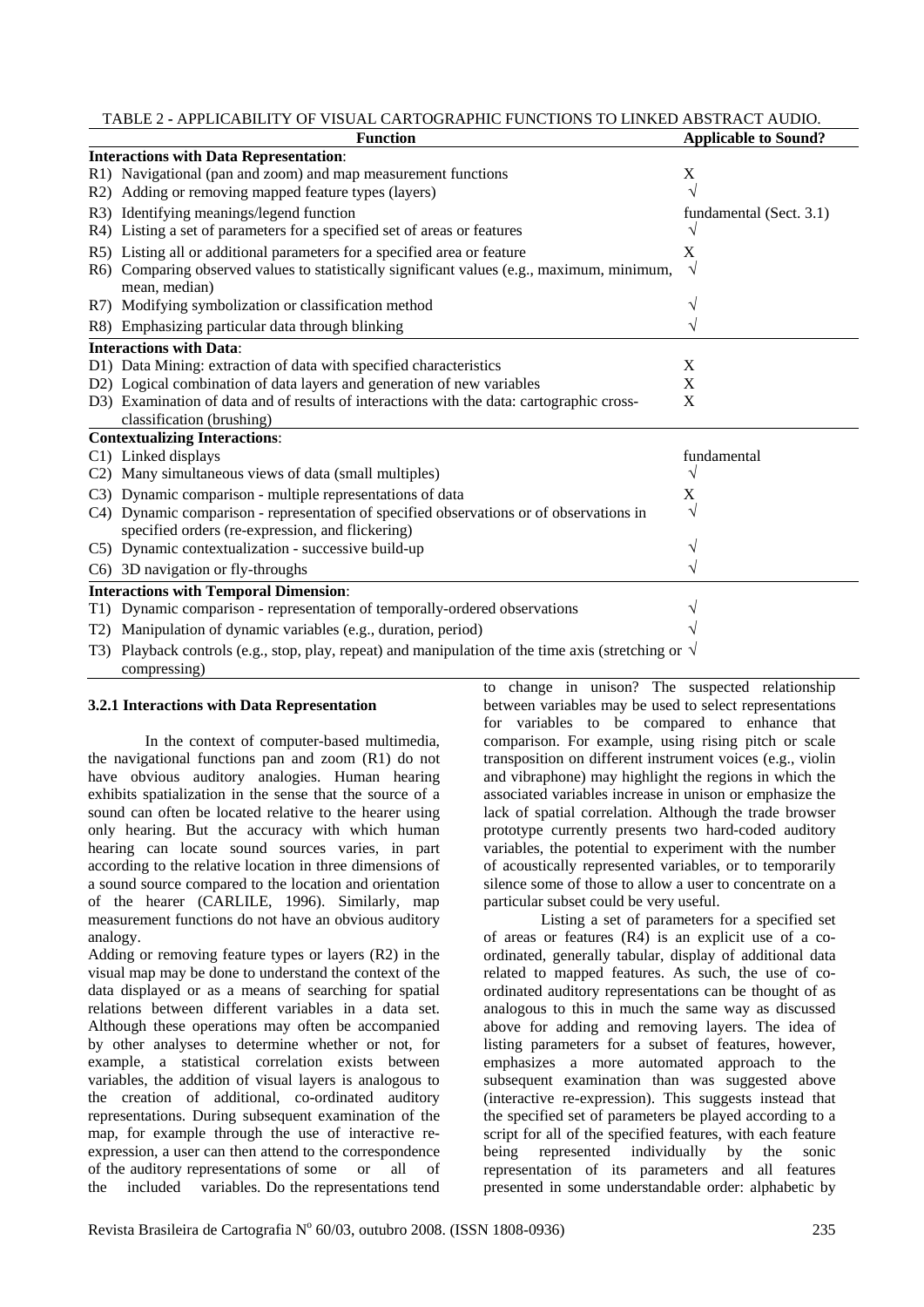feature identifier, temporal order (if appropriate), or by increasing value of one parameter. Visual feedback indicating the feature(s) currently being represented would be essential to help a user keep track of the context. The set of features to be included in this sequential presentation could be explicitly selected by the user (possibly, but not necessarily, through the use of cartographic zooming) or could be comprised of all mapped features. The trade browser's ability to play the set of observations currently rendered by the visual bar chart sets is a rudimentary example of this type of capability.

Although listing all or additional parameters for a specified area or feature (R5) is not that different from listing the parameters for all features, in an auditory representation it is debatable how widely useful the presentation of one set of observations would be. For many people (those with perfect pitch notwithstanding), the auditory encoding of data yields a representation that is most useful for discerning differences or patterns rather than for ascertaining absolute values. Perhaps with sufficient training or a certain amount of innate listening ability, a person could discern information by listening to just the parameters associated with one feature but it is more likely to be useful as part of a sequence presenting the parameters for multiple features.

Comparing observed values to statistically significant values (R6) is an additional application of using sound to detect differences within a data set. This comparison could be conducted over time by playing the representation for an observation preceded or followed by the representation of the mean, for example. But this comparison could also be performed, at least for one or two variables, by simultaneously playing the statistical value as a separate sound encoding along with the presentation of a specific observation. This technique could also be used in conjunction with a presentation of sequenced observations; the statistical mean, for example, providing a steady accompaniment to each observation throughout the sequence.

As hinted at in Figure 3, there are a variety of design options for the use of abstract sound as part of audio-visual cartography. Undoubtedly, some representations will be more effective than others for presenting certain types of relationships but this may also be influenced by individual listening preferences and experience. Thus it would be ideal for a user of an audio-visual map presentation to be able to experiment with alternative sound designs (detailing the content of the sound as well as the manner in which user interactions modify those sound). This is the auditory equivalent of modifying the graphic symbolization  $(R7)$ for a map. All considerations for determining the distribution of the underlying data and the implications of that distribution for the choice of a classification method apply equally to auditory and graphic data representations, although further research into the ability of users to distinguish changes in sound (e.g.,

differences in sound volume or pitch) may indicate that some sound representations are effective for smaller (or greater) numbers of categories than is the case for graphic representations. Unlike graphic facilities for computers which have received large investments since the introduction of personal computers, thereby enabling mapping systems to provide default colour designs from which a user can select for a specific thematic mapping application, sound facilities are less uniform across systems. The creation of toolboxes for the creation and configuration of sound designs appropriate to widespread audio-visual cartography remains a significant future effort. The trade browser currently does allow a user to select from amongst a predefined set of sound designs for the representation of two auditory variables.

Emphasizing particular data through blinking (R8) does not have an obvious auditory analogy when considered with respect to the two dimensional role that MONMONIER (1992) proposed for visual blinking, although spatialized audio (even just using left-right stereo panning) could potentially be used, in coordination with vision, to guide a user to a relevant area on a map. Additionally, based on the metaphor that sounds are caused by events, temporal placement of audio alerts could be used to draw a user's attention to a particular data observation in conjunction with the ordered playback of a number of observations. For example, specific chimes could be used within an application to designate the observed minimum and maximum values during the playback of a temporal sequence.

### **3.2.2 Interactions with Data**

Most of the functions listed as interactions with the data have no obvious auditory analogy. Data mining (D1) and operations to combine data layers (D2), although more appropriately thought of as logical operations than visual, often use visual methods based on interactions with the data representation to inspect the results of those operations. As discussed in Section 3.2.1, there are auditory analogies for some of the visual inspection methods that may be used in conjunction with the interactions with data.

Inspection methods, such as cartographic brushing (D3), relying on interactions with multiple abstract two-dimensional representations of the data have no obvious auditory analogies, although work has suggested that auditory displays, using pitch and volume, can be effective in conveying information concerning correlation of a single pair of variables in the form of a scatterplot (FLOWERS et al., 1996, 1997).

### **3.2.3 Contextualizing Interactions**

As discussed above, linking a co-ordinated display to the map (C1) is considered a fundamental model for the use of linked auditory representation in interactive systems as proposed in this paper. Thus the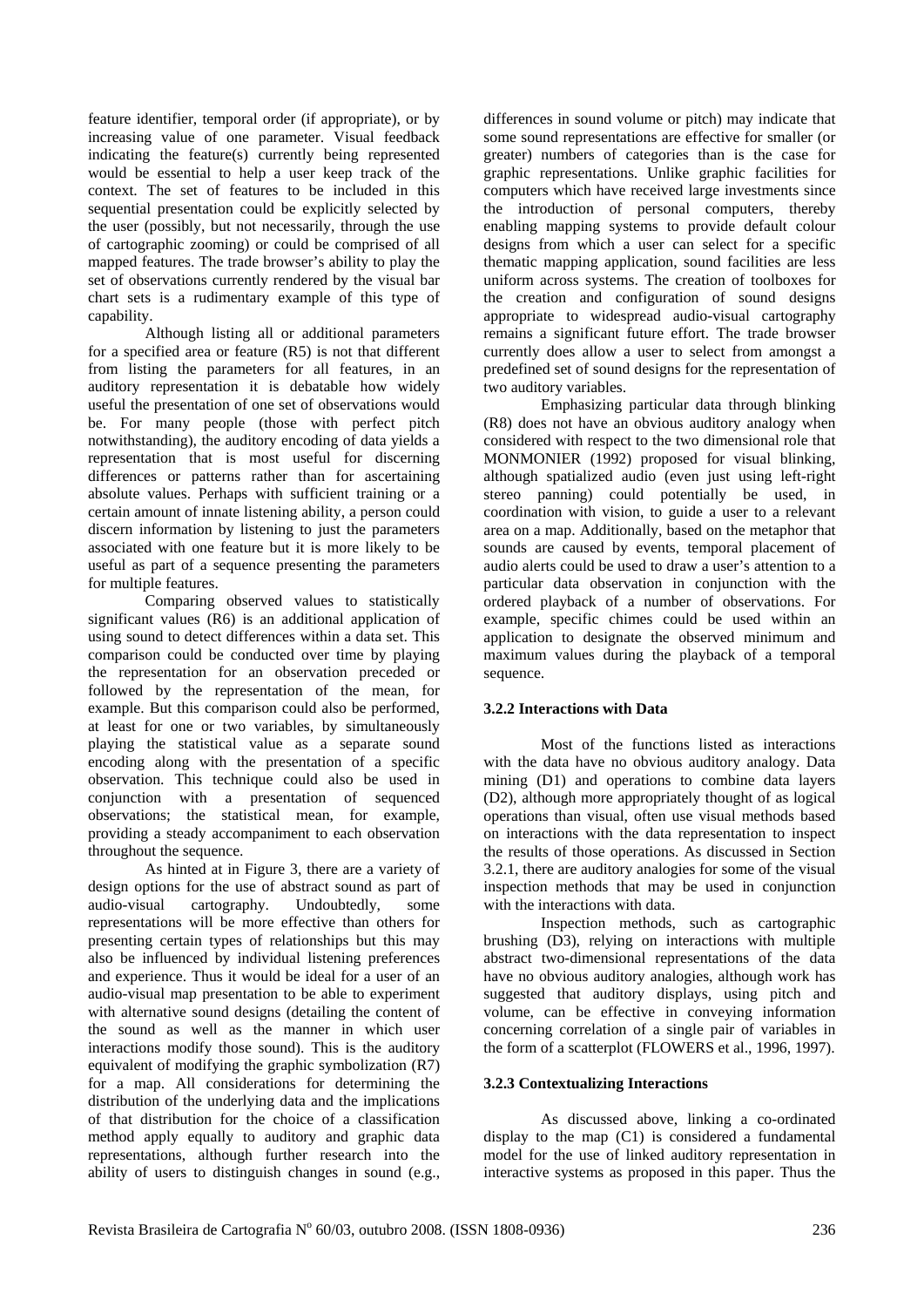technique of displaying multiple co-ordinated small thematic maps (C2) is analogous to the simultaneous representation of multiple variables using auditory representation, as outlined in Section 3.2.1. As a fundamental part of this perspective on cartographic sound usage, the ability of users to cognitively relate the sounds and the visual elements to which those sounds apply is obviously important and any inability to perform this feat would undermine the approach. But this ability on the part of interactive map users has been demonstrated by other research (KRYGIER, 1994; FISHER, 1994) and initial analysis of user evaluations concerning the trade data browser certainly showed no difficulties of this sort.

The technique from animated cartography of displaying a sequence of images showing changing cartographic representations, and thereby offering different perspectives on mapped patterns, may not have a useful auditory analogy. Although it would be possible to present multiple auditory representations of the same data (C3), the requirement to linearize the presentation of different observations using each encoding (see Section 3.1) as well as presenting each observation in different encodings would seem difficult to reconcile with the need to maintain an understandable context for a user. The ability of the user to understand such a display is questionable.

Dynamic comparison of specified observations or of all observations in specified orders (C4) seems like a very promising adaptation of graphic scripts (MONMONIER, 1992) and the auditory equivalent of visual re-expression (DIBIASE et al., 1992) based on the metaphor that auditory change represents phenomenal change. There are two approaches to this that would appear very useful: automated scripts for standard ordering such as value-ordered sweeps of an attribute for all features or temporal-ordered sweeps of timestamped observations of an attribute for a single feature; and user-selected orderings of observations. The first type of automated script may be useful for allowing users to easily run dynamic comparisons using commonly useful orderings. The second type, by contrast, gives a user more flexibility to focus on a smaller set of observations if desired. For example, selecting points at intervals along a marathon route and playing back the associated elevation values could be a quick means of evaluating the appropriateness of the terrain for the race. Alternatively, selecting a pair of observations and specifying that the auditory sequence should be played in a loop would create the auditory equivalent of flickering (MONMONIER, 1992): sonic<br>quasi-movement now indicating change. quasi-movement now indicating change. MONMONIER also suggested alternative pacing of visual sweeps which would be applicable to the use of auditory representations: presentation of ordered observations at uniform time intervals or, to highlight clustering within the observations, presentation of ordered observations paced according to a linear sweep of the observed value range. The ability to play the observations corresponding to the current visual bar

chart sets in the trade browser is a simple example of this capability.

The dynamic use of successive build-up (C5), although not serving the same purpose in auditory representation, could be quite useful as a means to allow a user to examine certain variables or subsets of the auditory encoding in isolation as a method for learning the auditory encodings or to focus on that subset during analysis. A dynamic auditory legend function, as discussed in Section 3.1, provides one means by which a user can access individual auditory encodings during training.

Spatialized sound could certainly play a role in conjunction with 3D navigation or fly-throughs  $(C6)$ and has been studied as a component, along with simple two-dimensional map-like graphics, of educational virtual reality systems (SÁNCHEZ et al., 2002). Lack of standardized media formats for the use of spatialized audio on the World Wide Web currently limit the use of this approach for browser-based cybercartographic applications. Without the requirement for spatialized audio, the technique of COBURN and SMITH (2005) for the definition of virtual transects on satellite images and subsequent playback of those transects provides an example in which combined audio-visual examination has been applied to specific routes across represented surfaces.

#### **3.2.4 Interactions with Temporal Dimension**

Similar to the discussion above of auditory reexpression (C4), the use of dynamic comparison using temporal orderings (T1) is a very promising use of auditory representation. Indeed, the explicit temporal dimension of sound perception makes the application of the temporal dimension for the ordering of auditory representation seem like an obvious choice. For example, by selecting suitably normalized trade flow observations between Canada and a specific region for different periods, a temporal sweep could be used to check for changes over time in the significance of that trading partner relative to Canada's total trade or changes over time in the balance of trade between Canada and that trading partner.

The manipulation of dynamic variables (T2) such as duration and period for the auditory representation of sequenced observations could be used, as in visual display (DIBIASE et al., 1992), to stress, for example, periods of high activity. But duration must be used with care in displays such as this because the increase in playback time could make the auditory presentation tedious. Similarly, the use of playback controls and the manipulation of the time axis (T3) have obvious application in the control of auditory representations.

#### **4. DISCUSSION**

Although our proposals to include sound in cartographic applications have often been met with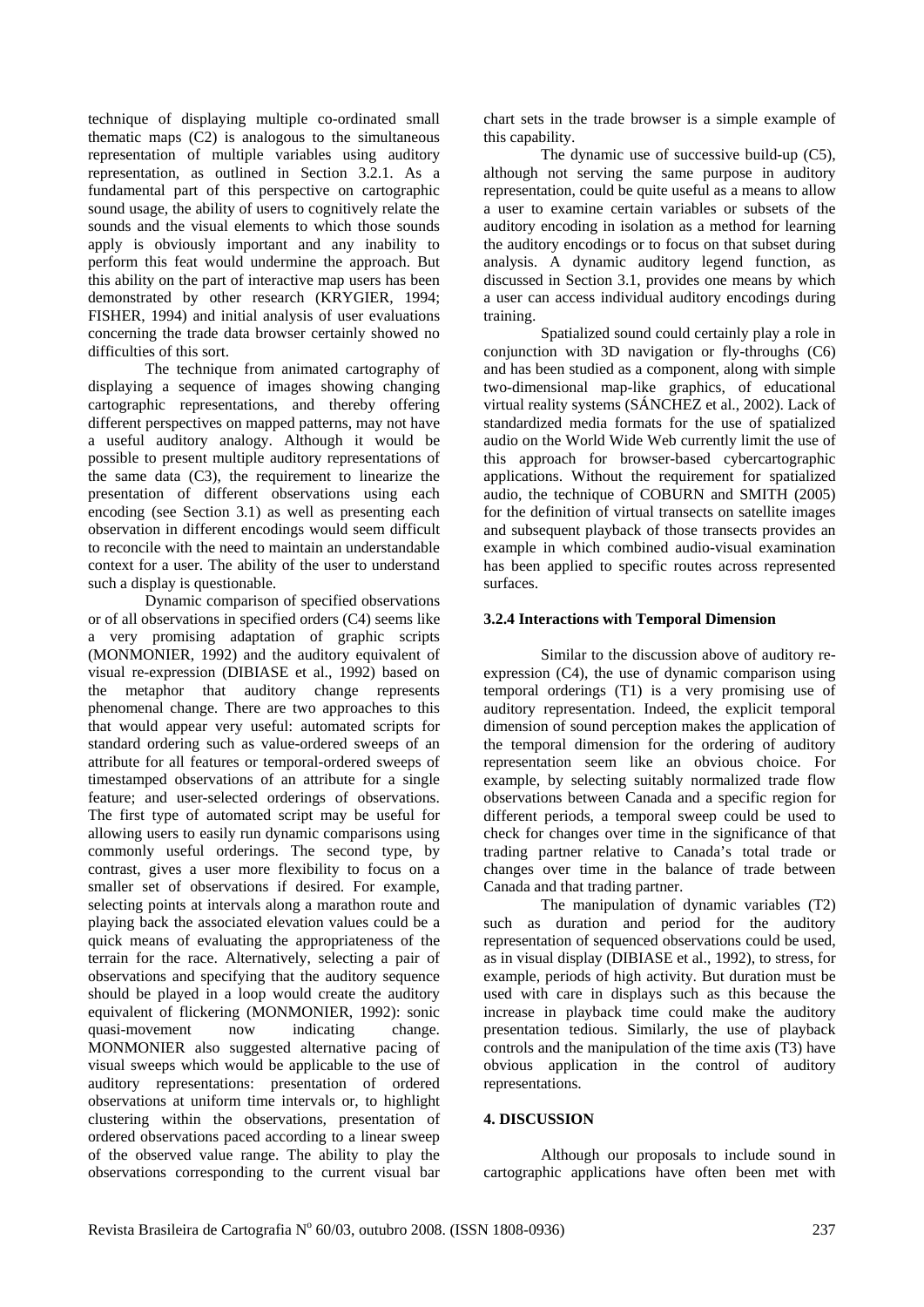interest, some colleagues have responded with questions concerning what we think is missing from silent cartography or with questions concerning how sound could be used other than for didactic narrations and descriptive sound effects. In this paper, we have attempted to provide a partial answer to these questions based on an analysis of literature concerning visual animated and interactive cartography. We stress however that this is only one possible perspective from which the use of sound as part of audio-visual cartography could be examined. CAQUARD et al. (forthcoming) examined sound design for cinema and computer gaming and proposed uses for sound with cartography with the intention of highlighting and enhancing the narrative character of atlases and maps. Their perspective, we would argue, is largely but possibly not entirely complementary to that proposed here. As we argue above, there is no insurmountable contradiction between the use of linked audio as an abstract form of representation and the selection of sounds based on their content, possible connotative meanings, familiarity with an intended audience, aesthetic characteristics, or any of a number of other criteria. By drawing on the cartographic literature for the current study, the authors recognize the lineage of some of that literature as based on cartographic research projects designed to identify the least perceptible differences in static visual signifiers (BERTIN, 1983; ROBINSON, 1952; ROBINSON and PETCHENIK, 1976) and the application of that same perspective to dynamic visual signifiers (DIBIASE et al., 1992) and sound (KRYGIER, 1994). Although the desire to identify least perceptible differences within the different signifying systems is not necessarily problematic, it is clear that when humans listen to music or environmental sounds, the sounds they hear almost never change by varying only a single abstract sound parameter such as pitch, timbre, or attack time (LEVITIN, 2006). Thus cartographic designs based on a sound system designed to allow sounds to be modified according to individual abstract sound parameters would not necessarily provide users with a listening experience that they would consider *normal*. The approach adopted by the current study is then seen as a compromise that attempts to retain and use the structure of music or recognizable sounds in the abstract representation of information to provide a more usual listening experience while allowing for interactive control of that representation to signify linked abstract meanings. The trade-off from a user's perspective, as discussed earlier, is the possibility of having to listen to many changes in the sound stream before one that truly signifies a change in the underlying data.

Working with Human-Computer Interaction (HCI) researchers from Carleton's Human Oriented Technology Lab, map evaluation tests were conducted with participants selected from amongst students registered in first-year psychology courses. The evaluations were conducted in individual sessions with each participant working with several audio-visual map examples of which the trade data browser was one, although the selection and display of bar charts was disabled so the evaluations focused only on whether or not the participants could learn to work with the abstract use of the synthesized music to answer questions about the trade data. Each participant was specifically instructed to work with the "learn/configure audio" display first, and then to move to the default selector display (i.e., to hide the dynamic audio-visual legends) once they were comfortable working with the sounds. All participants used the sound design presented in this paper and the option to select different designs was disabled.

The evaluations were intended to provide basic information concerning the acceptance and understanding of the audio-visual map examples by the participants. With relatively little initial guidance, are map users able to understand how sounds relate to the visual elements in the examples? Do they understand the audio as being spatially related to the map (as in the case of the speeches in the election map and the synthesized music in the trade data browser)? If map users do require assistance, what assistance is required? Once map users understand the relationships between the audio and visuals, are they able to work with and understand the sounds? How do map users respond to maps incorporating sounds? Do they seem to like the use of sound?

Although the evaluation sessions have not yet been fully analyzed, some tentative statements can be made about the reactions of the participants to the trade data browser based on the initial research that has been done:

- Participants did appear to be surprised initially by the presence of sound in maps. But at least some appeared to accept the inclusion of sound quickly, although individual differences exist.
- Many participants appeared to be quite capable of working with music used in an abstract way to represent spatial variables. Some did not initially notice that the playback parameters (e.g., volume of the drums) were changing until this was pointed out to them. Some participants exhibited a lack of confidence in their ability to answer questions based on information presented using auditory representation despite, according to initial analysis, being able to do so.
- Individual variation in preference for working with sound seems to be considerable with some participants expressing interest in the trade data browser and others appearing to dislike the approach. Of course, the discomfort with (or acceptance of) the approach could also be based on design choices made with the trade browser rather than with the general idea of linked auditory representation.

Users' expectations for sound as part of an audio-visual cartography will be shaped by their experience with sound in other media, partly because of the relative paucity of audible cartography.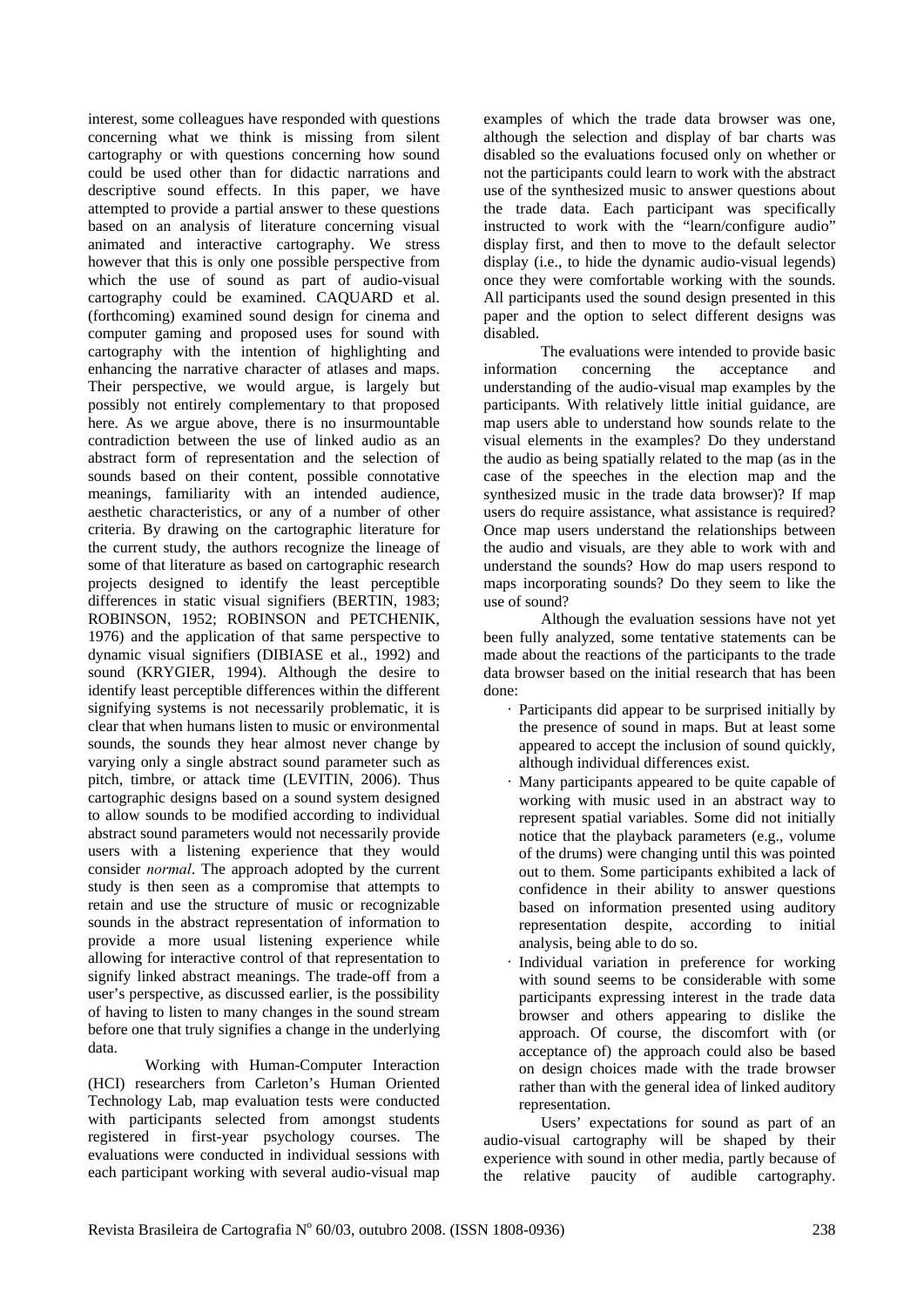Additionally, with the growth of the World Wide Web as the primary medium for the distribution of maps (PETERSON, 2007) and its growth as a medium of exchange for music, movies, and games, the products of cartography are now distributed through a common channel with these other genres. Thus it is quite possible that expectations for the use of sound within the World Wide Web and from some of these other genres may transfer to cartography. Thus audio-visual cartographers should be aware of developments in these genres while continuing to base their craft on geographical and methodological approaches to cartography (KRYGIER, 1996).

Sounds are almost never simple and usually vary in many characteristics, such as timbre, pitch, duration, and tempo, all of which develop cultural associations over time. Adding the cultural understandings of the content that may be carried by a sound — for example, understandings of the event or source producing an environmental sound such as a bird song; the tone of voice and message encoded by a speaker; or knowledge concerning the composer and events around the production of a specific piece of music — introduce many possibilities for interpretation and connotation to work within the structure of an audio-visual map. The author's perspective must always be recognized and acknowledged in cartography (HARLEY, 1989) and the use of sound probably highlights this to an even greater extent.

Hearing and vision are different but complementary. As we argue above, hearing is probably not the appropriate modality to engage for *every* cartographic design problem and thus not every map needs sound. But as outlined in this paper, some of the motivations for animation and interactivity in visual cartography do suggest that sound could be a valuable complement to a visual dynamic cartography. Furthermore, we have outlined cartographic design objectives for which sound is a viable alternative to increased visual complexity. Research concerning the understanding and expectations of users of a combined audio-visual cartography and research to create tool kits to simplify the tasks of audio-visual cartographers remain substantial challenges.

#### **ACKNOWLEDGMENTS**

This research has been supported in part through grants received from the Social Sciences and Humanities Research Council (SSHRC) of Canada. Initial work on the cybercartographic atlas framework, including the sound subsystem described here, was conducted as part of the Cybercartography and the New Economy project which was funded under the SSHRC Initiative on the New Economy. The audio-visual map evaluations were funded under a SSHRC Image, Text, Sound, and Technology (ITST) strategic research grant. Dr. D. R. Fraser Taylor was the principal investigator for both of the SSHRC grants.

#### **REFERENCES**

- ANDRIENKO, N. and ANDRIENKO, G. A Framework for Using Coordinated Displays for the Analysis of Multidimensional, Spatial, and Temporal Data. In STEFANAKIS et al. (2006), chap. 16, pp. 293–308.
- ANDRIENKO, N., ANDRIENKO, G., and GATALSKY, P. Impact of Data and Task Characteristics on Design of Spatio-Temporal Data Visualization Tools. In DYKES, J., MACEACHREN, A. M., and KRAAK, M.-J., eds., Exploring Geovisualization, chap. 10, pp. 201–222. Amsterdam: Elsevier, 2005.
- ASCHE, H. and HERRMANN, C. M. Designing Interactive Maps for Planning and Education. In MACEACHREN and TAYLOR (1994), chap. 12, pp. 215–242.
- BERTIN, J. Semiology of Graphics. Madison: University of Wisconsin Press, 1983. Translated from the French by William J. Berg. Originally published in 1967.
- BRAUEN, G. Designing Interactive Sound Maps Using Scalable Vector Graphics. Cartographica, vol. 41, no. 1, pp. 59–71, 2006.
- BRAUEN, G. and TAYLOR, D. R. F. A Cybercartographic Framework for Audible Mapping. Geomatica, vol. 61, no. 2, pp. 127– 136, 2007.
- BURKHOLDER, J. P. A Simple Model for Associative Musical Meaning. In ALMÉN, B. and PEARSALL, E., eds., Approaches to Meaning in Music, chap. 5, pp. 76–106. Bloomington; Indianapolis: Indiana University Press, 2006.
- BUZIEK, G. Legend Designs for Noninteractive Cartographic Animations. Computers and Geosciences, vol. 26, no. 1, pp. 21–28, 2000.
- CAMPBELL, C. S. and EGBERT, S. L. Animated Cartography: Thirty Years of Scratching the Surface. Cartographica, vol. 27, no. 2, pp. 24–46, Summer 1990.
- CAQUARD, S., BRAUEN, G., WRIGHT, B., and JASEN, P. Designing Sound in Cybercartography: From Structured Cinematic Narratives to Unpredictable Sound/Image Interactions. International Journal of Geographical Information Science, forthcoming.
- CARLILE, S. Auditory Space. In CARLILE, S., ed., Virtual Auditory Space: Generation and Applications, Neuroscience Intelligence Unit, chap. 1–2, pp. ix–xiv, 1–25. Austin, Texas: R. G. Landes Company, 1996. ISBN 0-412-10481-4.
- CARTWRIGHT, W., PETERSON, M. P., and GARTNER, G., eds. Multimedia Cartography. 2nd ed. Berlin: Springer-Verlag, 2007.
- CHION, M. Audio-Vision: Sound on Screen. New York: Columbia University Press, 1994.
- CHRISTIAN, K., KULES, B., SCHNEIDERMAN, B., and YOUSSEF, A. A Comparison of Voice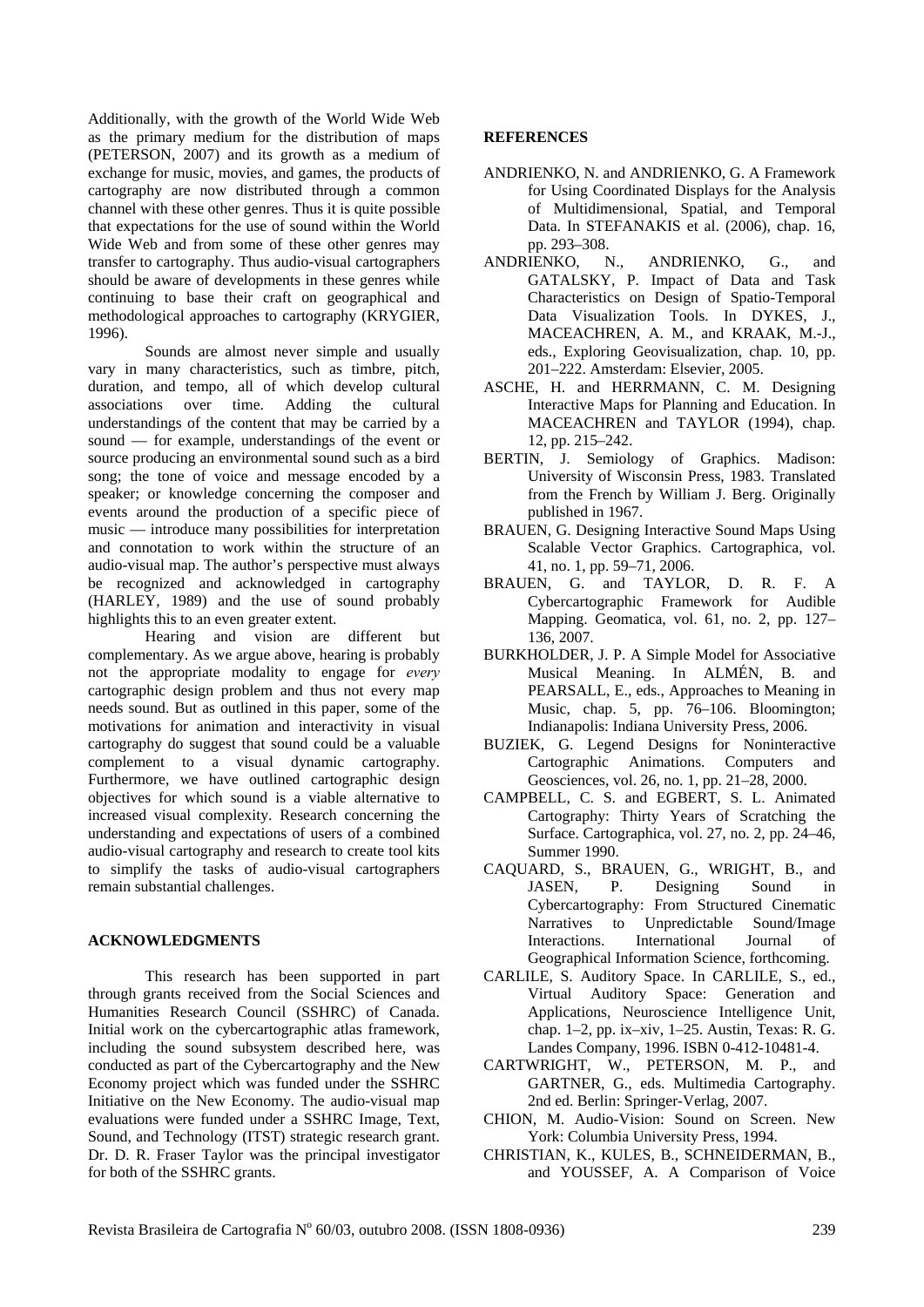Controlled and Mouse Controlled Web Browsing. In Proceedings of the Fourth International ACM Conference on Assistive Technologies, pp. 72–79. New York, NY, USA: ACM, 2000.

- COBURN, C. A. and SMITH, A. W. Musical Landscapes Using Satellite Data. In SPARK Festival of Electronic Music and Art. 3rd Annual Conference. University of Minnesota, Minneapolis, MN, February 16–20 2005.
- CRAMPTON, J. W. Interactivity Types in Geographic Visualization. Cartography and Geographic Information Systems, vol. 29, no. 2, pp. 85–98, 2002.
- DIBIASE, D., MACEACHREN, A. M., KRYGIER, J. B., and REEVES, C. Animation and the Role of Map Design in Scientific Visualization. Cartography and Geographic Information Systems, vol. 19, no. 4, pp. 201–214, 1992.
- DORLING, D. Stretching Space and Splicing Time: From Cartographic Animation to Interactive Visualization. Cartography and Geographic Information Systems, vol. 19, no. 4, pp. 215– 227, 267–270, 1992.
- DRANSCH, D. Temporale und Nontemporale Computer-Animation in der Kartographie. Ph.D. thesis, Freie Universität Berlin, Berlin, 1995.
- EDDY, B. G. and TAYLOR, D. R. F. Applying a Cybercartographic Human Interface (CHI) Model to Create a Cybercartographic Atlas of Canada's Trade with the World. In TAYLOR (2005b), chap. 22, pp. 517–540.
- FISHER, P. F. Hearing the Reliability in Classified Remotely Sensed Images. Cartography and Geographic Information Systems, vol. 21, no. 1, pp. 31–36, 1994.
- FLOWERS, J. H., BUHMAN, D. C., and TURNAGE, K. D. Data Sonification from the Desktop: Should Sound be part of Standard Data Analysis Software? In FRYSINGER, S. P. and KRAMER, G., eds., The Proceedings of the Third International Conference on Auditory Display 1996 (ICAD'96), pp. 467–472. 1996.
- ———. Cross-modal Equivalence of Visual and Auditory Scatterplots for Exploring Bivariate Data Samples. Human Factors, vol. 39, no. 3, pp. 341–351, September 1997.
- FRANCIS, K. Wula Na Lnuwe'katiyek an electronic mixed media atlas. Master's thesis, Carleton University, Ottawa, 1996.
- GARTNER, G. Location-based Mobile Pedestrian Navigation Services: The Role of Multimedia Cartography. In International Joint Workshop on Ubiquitous, Pervasive and Internet Mapping (UPIMap 2004). September 7–9 2004. Available at http://www.ubimap.net/upimap2004. Accessed November 22, 2007.
- GERSMEHL, P. J. Choosing Tools: Nine Metaphors of Four-Dimensional Cartography. Cartographic Perspectives, vol. 5, pp. 3–17, Spring 1990.
- GOLDSTEIN, E. B. Sensation and Perception. 5th ed. Pacific Grove, California: Brooks/Cole, 1999.
- GOLLEDGE, R. G. Tactual Strip Maps as Navigational Aids. Journal of Visual Impairment and Blindness, vol. 85, pp. 296–301, 1991.
- HARLEY, J. B. Deconstructing the Map. Cartographica, vol. 26, no. 2, pp. 1–20, Summer 1989.
- HARROWER, M. Tips for Designing Effective Animated Maps. Cartographic Perspectives, vol. 44, pp. 63–65, Winter 2003.
- -. The Cognitive Limits of Animated Maps. Cartographica, vol. 42, no. 4, pp. 349–357, Winter 2007.
- HELLER, R. S. and MARTIN, C. D. A Media Taxonomy. IEEE Multimedia, vol. 2, no. 4, pp. 36–45, 1995.
- Multimedia Taxonomy for Design and Evaluation. In FURHT, B., ed., Handbook of Multimedia Computing, chap. 1, pp. 3–16. Boca Raton: CRC Press, 1999.
- HU, S. Web-based Multimedia GIS: Exploring Interactive Maps and Associated Multimedia Information on the Internet. In PETERSON (2003), chap. 20, pp. 335–344.
- JACOBSON, R. D. Navigation for the Visually Handicapped: Going beyond Tactile Cartography. Swansea Geographer, vol. 31, pp. 53–59, 1994.
- KRAAK, M.-J., EDSALL, R., and MACEACHREN, A. M. Cartographic Animation and Legends for Temporal Maps: Exploration and/or Interaction. In Proceedsing of the 18th ICA/ACI<br>International Conference, pp. 263–260. International Conference, pp. International Cartographic Association, 1997.
- KRAAK, M.-J. and KLOMP, A. A Classification of Cartographic Animations: Towards a Tool for the Design of Dynamic Maps in a GIS Environment. In ORMELING, F., KÖBBEN, B., and GOMEZ, R. P., eds., Proceedings of the Seminar on Teaching Animated Cartography, pp. 29–37. International Cartographic Association, August 30 – September 1 1995.
- KRAAK, M.-J. and VAN DE VLAG, D. E. Understanding Spatiotemporal Patterns: Visual Ordering of Space and Time. Cartographica, vol. 42, no. 2, pp. 153–161, 2007.
- KRAMER, G., ed. Auditory Display: Sonification, Audification, and Auditory Interfaces. Santa Fe Institute Studies in the Sciences of Complexity. Reading, Massachusetts: Addison-Wesley, 1994.
- KRYGIER, J. B. Sound and Geographic Visualization. In MACEACHREN and TAYLOR (1994), chap. 8, pp. 149–166.
- ———. Geography and Cartographic Design. In WOOD, C. H. and KELLER, C. P., eds., Cartographic Design: Theoretical and Practical Perspectives, chap. 3, pp. 19–33. Chichester; New York: John Wiley & Sons, 1996.
- KRYGIER, J. B., REEVES, C., DIBIASE, D., and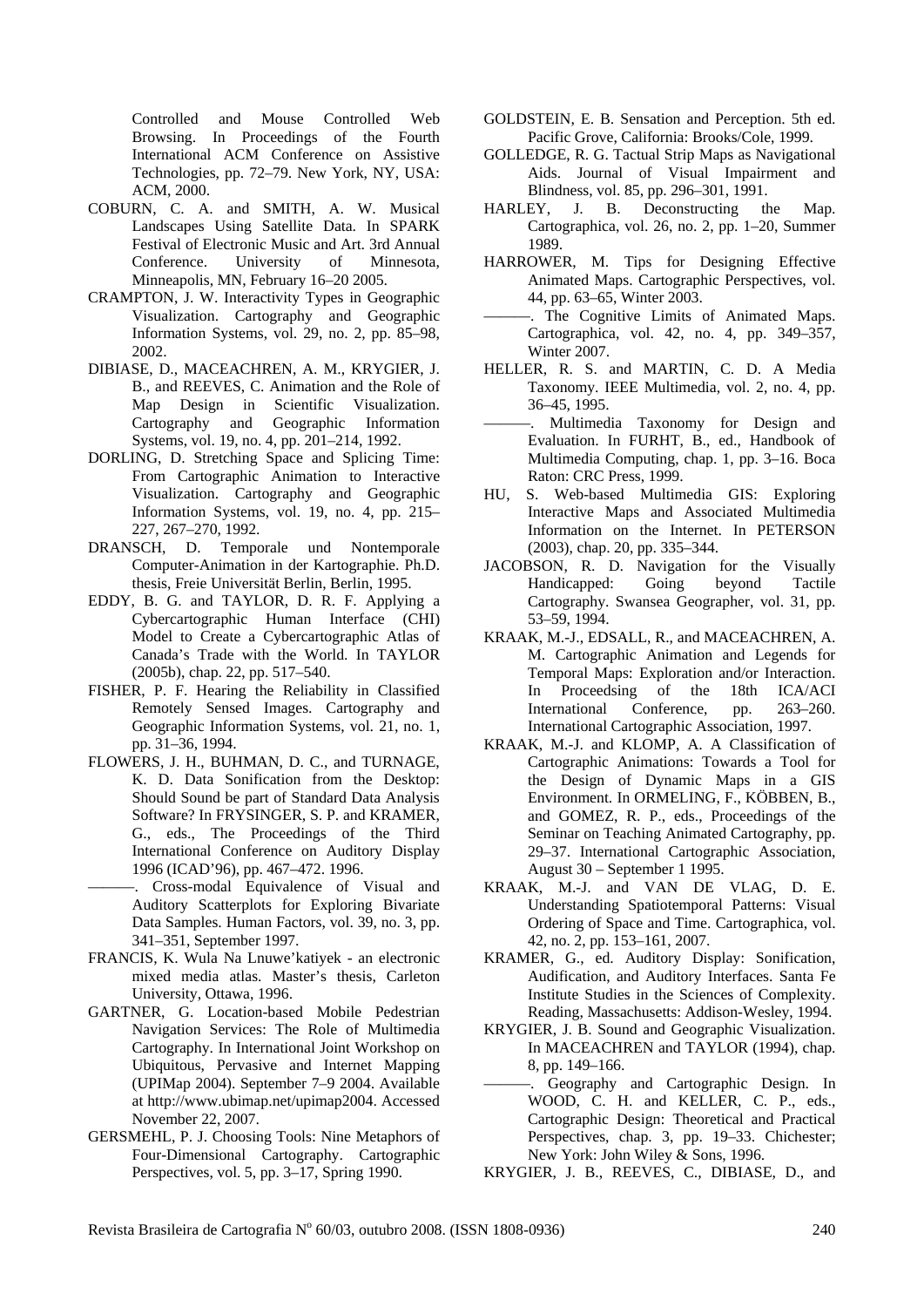CUPP, J. Design, Implementation, and Evaluation of Multimedia Resources for Geography and Earth Science Education. Journal of Geography in Higher Education, vol. 21, no. 1, pp. 17–39, 1997.

- KULYAGA, S., CHANDLER, P., and SWELLER, J. When Redundant On-Screen Text in Multimedia Technical Instruction can Interfere with Learning. Human Factors, vol. 46, no. 3, pp. 567–581, Fall 2004.
- LEVITIN, D. J. This is Your Brain on Music: The Science of a Human Obsession. New York: Dutton, 2006.
- MACEACHREN, A. and TAYLOR, D. R. F., eds. Visualization in Modern Cartography. New York: Pergamon, 1994.
- MAYER, R. E. and ANDERSON, R. B. Animations Need Narrations: An Experimental Test of a Dual-Coding Hypothesis. Journal of Educational Psychology, vol. 83, no. 4, pp. 484–490, 1991.
- ———. The Instructive Animation: Helping Students Build Connections Between Words and Pictures in Multimedia Learning. Journal of Educational Psychology, vol. 84, no. 4, pp. 444–452, 1992.
- MOELLERING, H. The Real-time Animation of Three-Dimensional Maps. The American Cartographer, vol. 7, pp. 67–75, 1980.
- MONMONIER, M. Geographic Brushing: Enhancing Exploratory Analysis of the Scatterplot Matrix. Geographical Analysis, vol. 21, no. 1, pp. 81–84, January 1989.
	- ———. Strategies for the Visualization of Time-Series Data. Cartographica, vol. 27, no. 1, pp. 30–45, 1990.
- ———. Authoring Graphic Scripts: Experiences and Principles. Cartography and Geographic Information Systems, vol. 19, no. 4, pp. 247– 260, 272, 1992.
- Graphic Narratives for Analyzing Environmental Risks. In MACEACHREN and TAYLOR (1994), chap. 11, pp. 201–213.
- MOUAFO, D. and MÜLLER, A. Web-based Multimedia Cartography Applied to the Historical Evolution of Iqaluit, Nunavut. In Proceedings of the Joint International Symposium on Geospatial Theory, Processing and Applications. July 9–12 2002.
- MÜLLER, J.-C. and SCHARLACH, H. Noise Abatement Planning: Using Animated Maps and Sound to Visualise Traffic Flows and Noise Pollution. In Proceedings of the 20th International Cartographic Conference, vol. I, pp. 375–385. 2001.
- NICHOLS, B. The Voice of Documentary. In NICHOLS, B., ed., Movies and Methods: An Anthology, vol. II, pp. 258–273. Berkeley: University of California Press, 1985.
- PERSSON, D., GARTNER, G., and BUCHROITHNER, M. Towards a Typology of Interactivity Functions for Visual Map

Exploration. In STEFANAKIS et al. (2006), chap. 15, pp. 275–292.

- PETERSON, M. P. Interactive and Animated Cartography. Englewood Cliffs, N.J.: Prentice Hall, 1995.
- -. Between Reality and Abstraction: Applications of Cartographic Animation, 1996. Available: http://maps.unomaha.edu/AnimArt/article.html. Accessed: Nov. 26, 2007.
- -. Active Legends for Interactive Cartographic Animation. International Journal of Geographical Information Science, vol. 13, no. 4, pp. 375–383, 1999.
- ———. The Internet and Multimedia Cartography. In CARTWRIGHT et al. (2007), chap. 3, pp. 35– 50.
- PETERSON, M. P., ed. Maps and the Internet. Oxford: Elsevier Science, 2003.
- ———. International Perspectives on Maps and the Internet. Berlin; Heidelberg; New York: Springer, 2008.
- RICE, M., JACOBSON, R. D., GOLLEDGE, R. G., and JONES, D. Design Considerations for Haptic and Auditory Map Interfaces. Cartography and Geographic Information Science, vol. 32, no. 4, pp. 381–391, October 2005.
- ROBINSON, A. H. The Look of Maps. Madison: University of Wisconsin Press, 1952.
- ROBINSON, A. H. and PETCHENIK, B. B. The Nature of Maps: Essays toward Understanding Maps and Mapping. Chicago; London: The University of Chicago Press, 1976.
- RODAWAY, P. Sensuous Geographies: Body, Sense and Place. London: Routledge, 1994.
- SÁNCHEZ, J., JORQUERA, L., MUÑOZ, E., and VALENZUELA, E. VirtualAurea: Perception Through Spatialized Sound. In Proceedings of the 4th International Conference on Disability, Virtual Reality and Associated Technologies, pp. 197–204. Veszprém, Hungary: ICDVRAT/University of Reading, September 18–20 2002.
- SERVIGNE, S., LAURINI, R., KANG, M.-A., and LI, K. J. First Specifications of an Information System for Urban Soundscape. In IEEE International Conference on Multimedia Computing and Systems (ICMCS'99), vol. II, pp. 262–266. 1999.
- SIEKIERSKA, E., LABELLE, R., BRUNET, L., MCCURDY, B., PULSIFER, P., RIEGER, M. K., and O'NEIL, L. Enhancing Spatial Learning and Mobility Training of Visually Impaired People: A Technical paper on the Internet-based Tactile and Audio-tactile Mapping. The Canadian Geographer, vol. 47, no. 4, pp. 480– 493, 2003.
- STEFANAKIS, E., PETERSON, M. P., ARMENAKIS, C., and DELIS, V., eds. Geographic Hypermedia: Concepts and Systems. Berlin; Heidelberg: Springer, 2006.